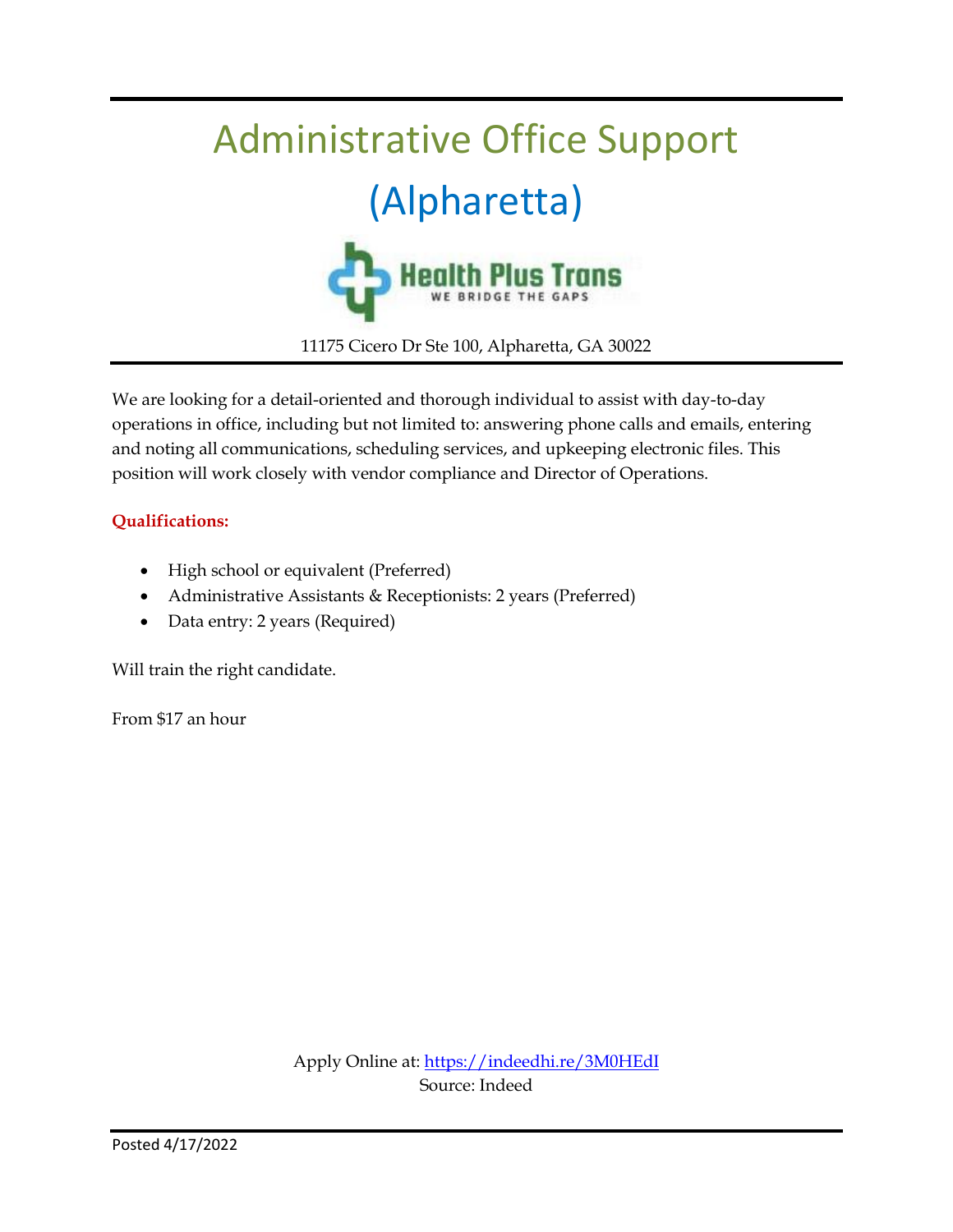## Receptionist (Buckhead)



Maintains front lobby area and conference rooms; administrative duties, such as light typing, data entry, copying and scanning.

#### **Qualifications:**

- Customer service: 1 year (Preferred)
- Computer skills in Microsoft Office products preferred

Hours 8:30 am - 5:30 pm Monday through Friday.

\$18 an hour

Apply Online at:<https://indeedhi.re/3Egt0w6> Source: Indeed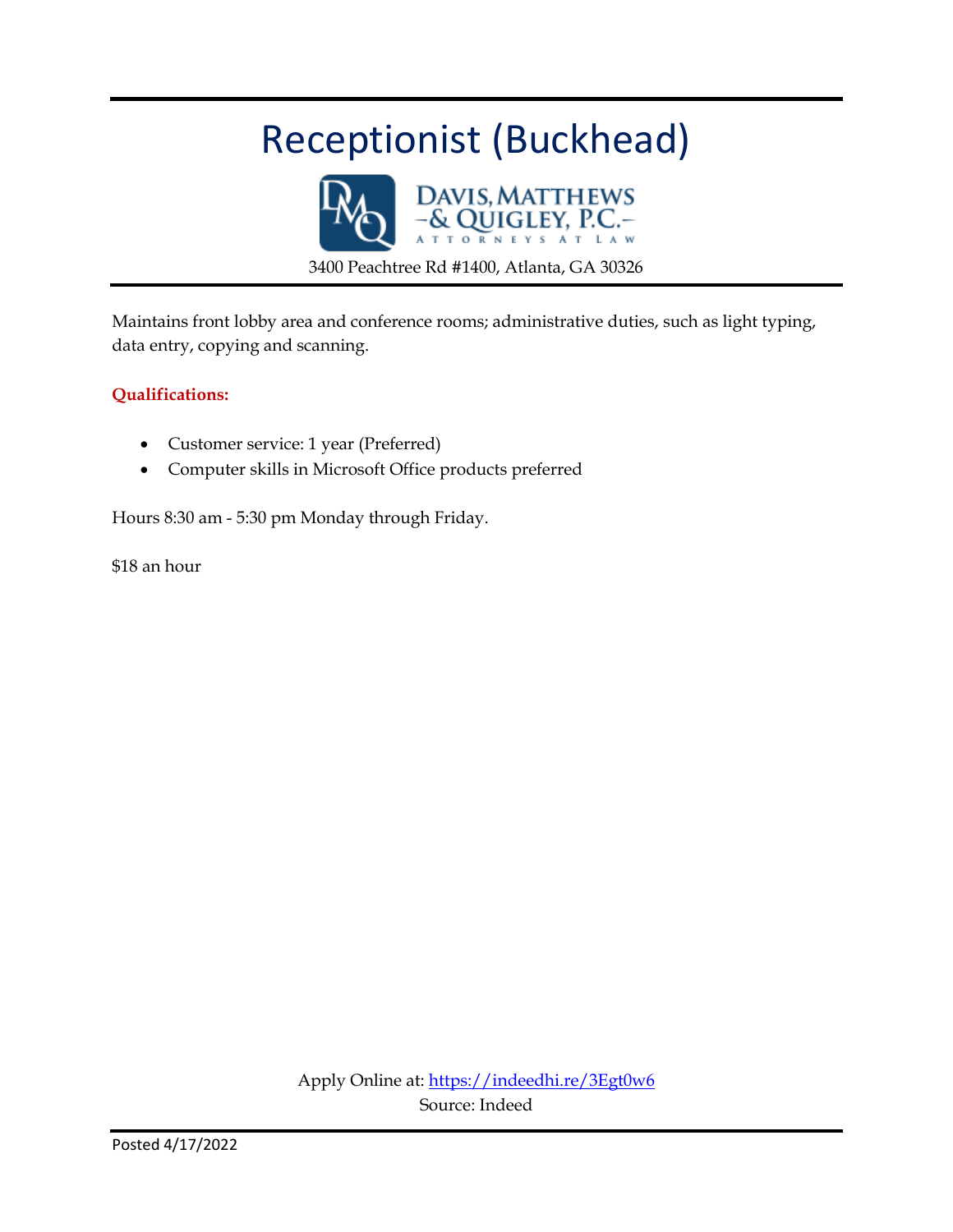## Data Entry Specialist (Alpharetta)



2580 Westside Pkwy, Alpharetta, GA 30004

#### **Responsibilities:**

- Data Entry: Enters high volume of patient/client information into billing system with an emphasis on detail and accuracy (primary functional area).
- Client/Physician/Hospital Follow-Up: Contact clients, physician offices, and hospitals to relay and/or obtain pertinent information and/or documents to effectively bill insurance claims and client invoices.

#### **Qualifications:**

Proficient in Microsoft Office Suite software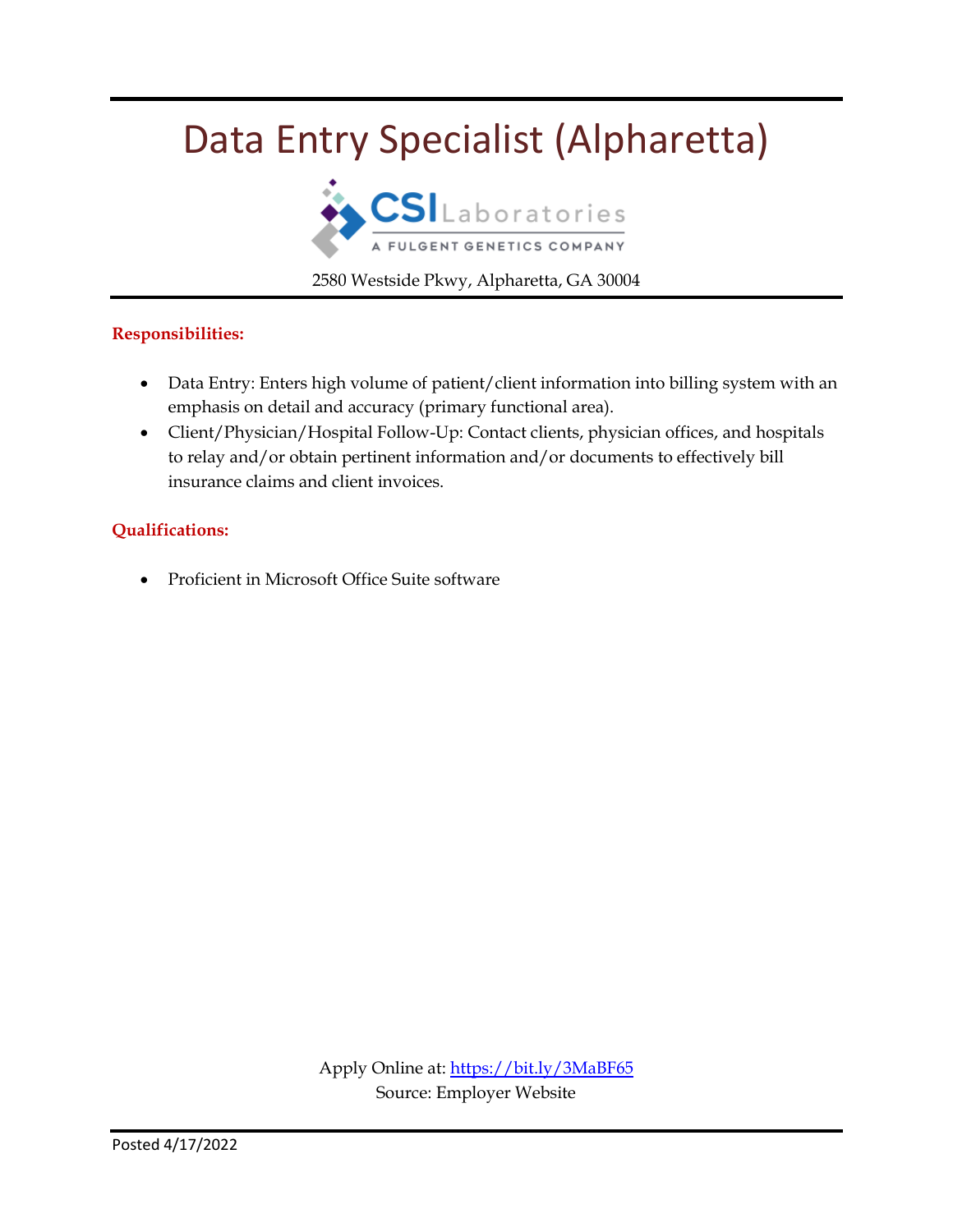## Administrative Specialist (Buckhead)



3550 Lenox Rd NE #2700, Atlanta, GA 30326

Homrich Berg ("HB") is a leading fee-only financial planning and investment advisory firm located in Atlanta, GA. Established in 1989, HB's employees provide comprehensive financial planning and investment management services primarily to high net worth individuals.

- General executive assistant duties.
- Bill Pay for our Family Office clients.
- General office support/distributing mail.
- Receptionist back up.

#### **Qualifications:**

Experience with Microsoft Office products

Apply Online at[: https://bit.ly/3JPVNbY](https://bit.ly/3JPVNbY) Source: Employer Website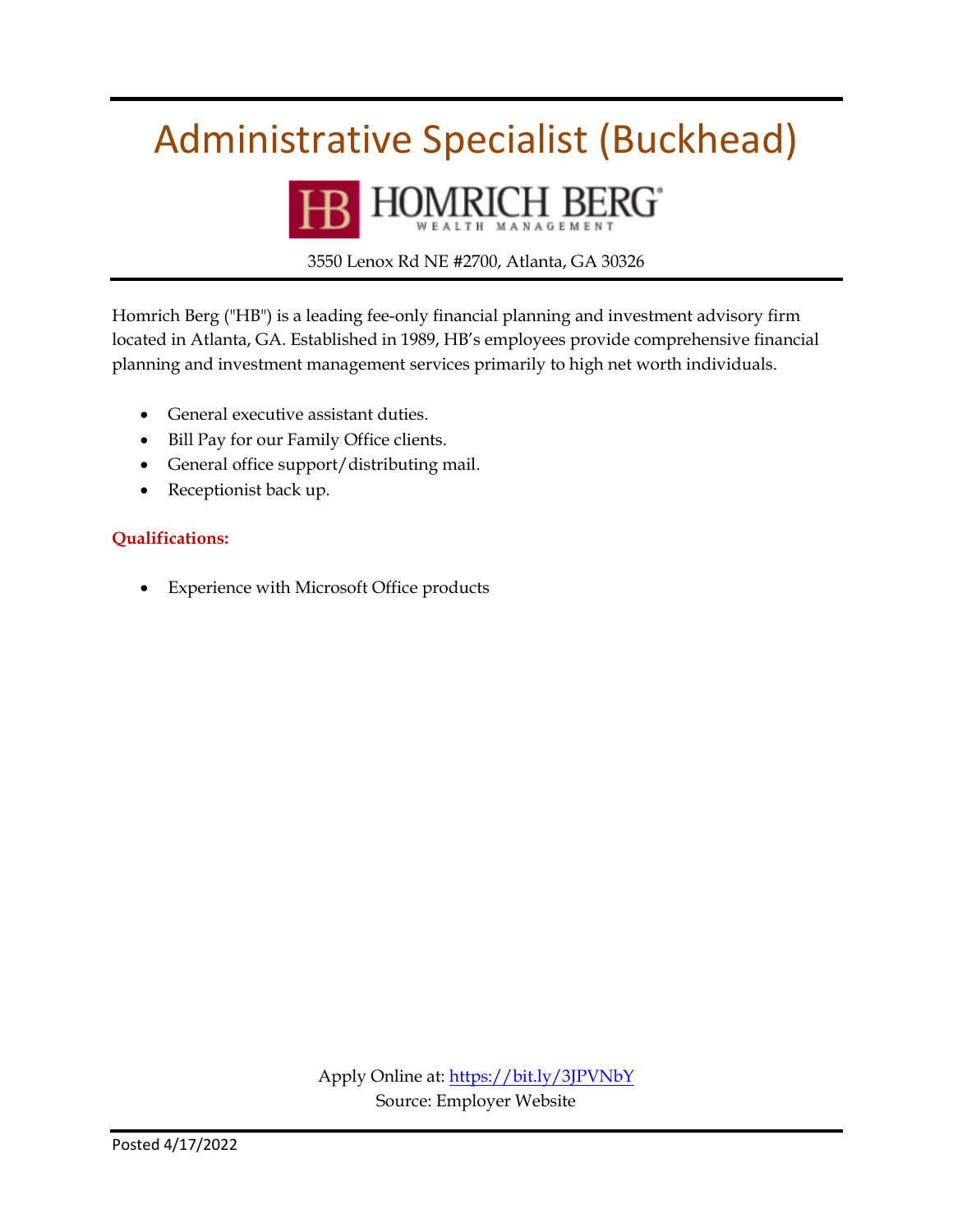## Loaner Coordinator (Roswell)



#### Hennessy Porsche

990 Mansell Rd, Roswell, GA 30076

The loaner coordinator contributes to the excellent customer service experience by assisting with the delivery and maintenance of the loaner vehicle fleet.

- Assist customers with vehicle drop-off and pick-up.
- Manage the administration of loaner vehicles to customers as well as the flow of our loaner fleet.
- Adds and removes loaner vehicles to Fleet Management Software as necessary.
- Complete all necessary paperwork, explain loaner policies and procedures, and obtain all appropriate customer approvals.
- Enter loaner car data, license, and insurance information into the computer and create contract.
- Prepare loaner car reports and track whereabouts and turnover time on loaner vehicles every day.
- Check-in returned cars, inspect for damage, secure mileage, and close agreement.
- Arrange for repairs of damaged or malfunctioning cars.
- Send weekly "Out of Service" report for vehicles damaged or malfunctioning.
- Send weekly "Fleet Audit Report" stating current status of every vehicle.
- Ensure that cars are clean and operable before delivery to client.
- Assist with meeting and greeting service customers promptly in a professional and courteous manner, if needed.
- Collect the customer's information one day prior to a curbside reservation.
- Maintain the GPS trackers for all vehicles, which includes installations and removals.
- Handle the collection of any charges, fines or tolls from customers.

#### **Qualifications:**

- Georgia driver's license and a clean driving record
- Excellent working knowledge of Microsoft Excel

Apply Online at:<https://bit.ly/3Ei6Hq0>

Source: Employer Website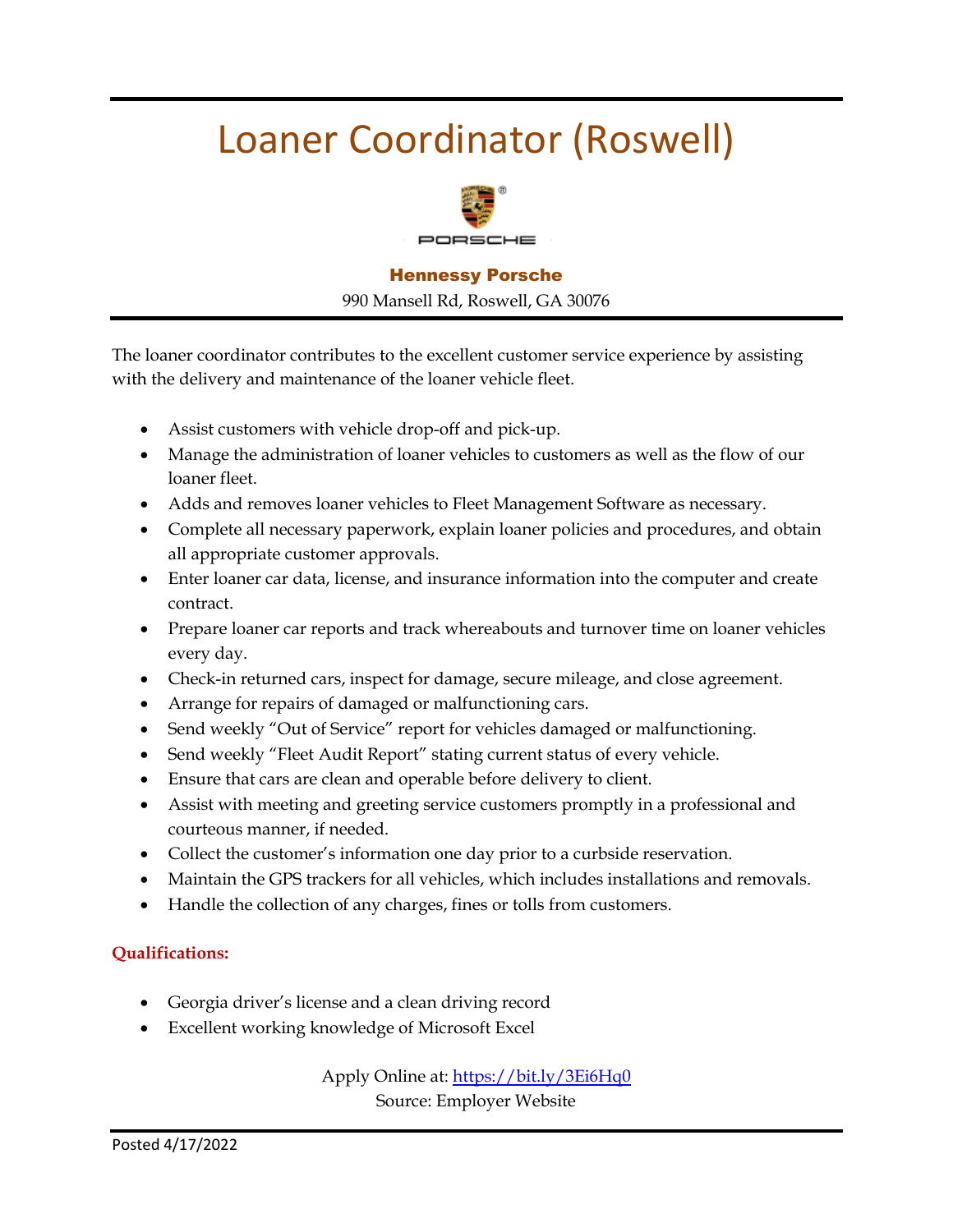## Administrative Receptionist (Roswell)



407 Hardscrabble Rd, Roswell, GA 30075

#### **Responsibilities:**

- Responsible for answering, screening, and directing phone calls.
- Checks voicemail and distributes messages in a timely manner and to the appropriate person(s).
- Greets and directs visitors timely and ensures a positive experience.
- Provides general administrative support including maintaining cleanliness and organization of the lobby and copy room, photocopying, faxing and preparation of letters and documents.
- Assists with Volunteer and Intern Schedule as needed.
- Assists with event coordination and visitor calendar.

#### **Qualifications:**

 2+ years of administrative experience or minimum of an associate degree in a related field.

Monday- Friday, 8 am to 5 pm

\$30,000 - \$40,000 a year

Apply Online at:<https://bit.ly/3EaMgLy> Source: Employer Website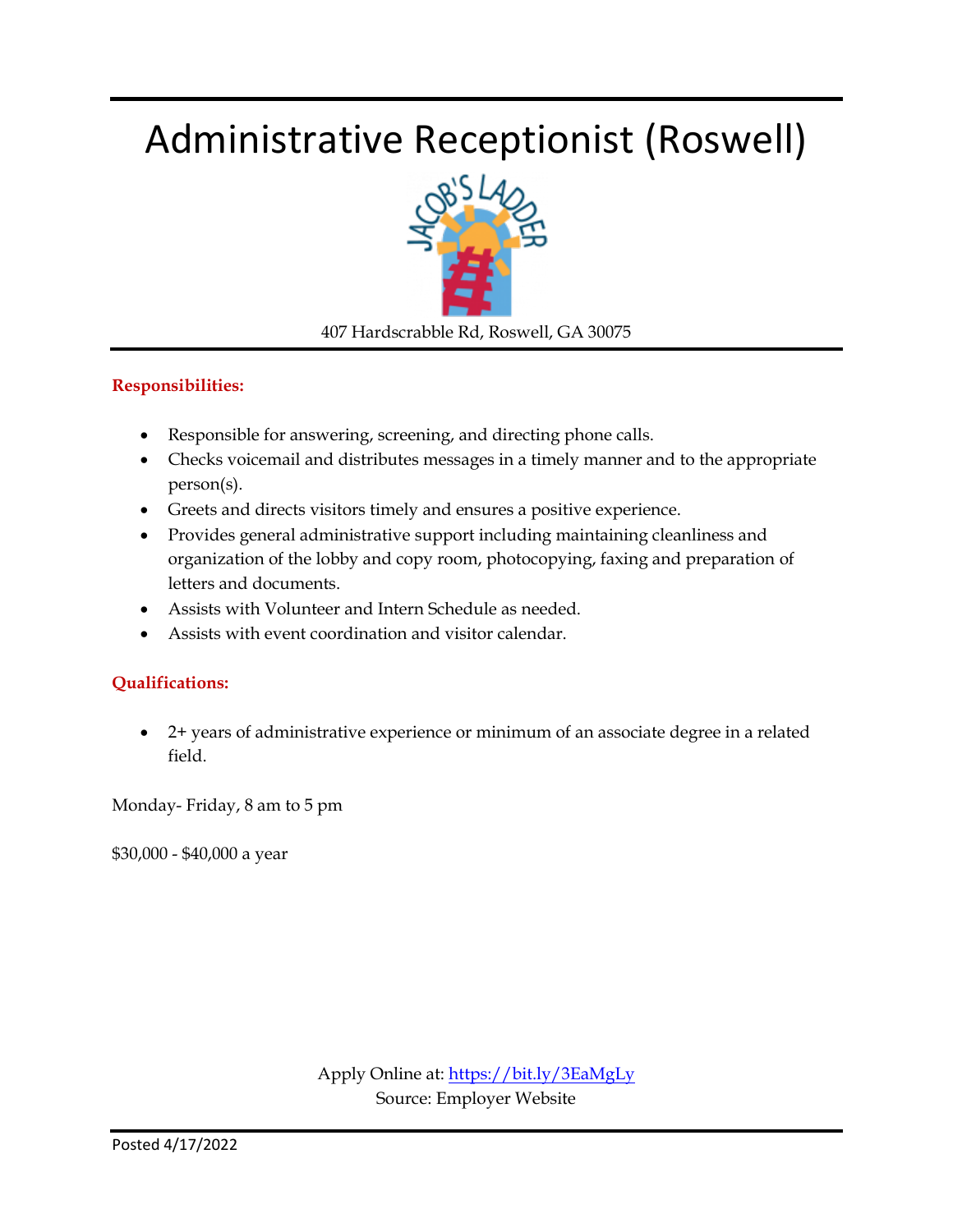## Sales Coordinator (Perimeter)



E M B A S S Y<br>S U I T E S<br>by Hilton"

1030 Crown Pointe Parkway, Atlanta, GA 30338

In this role, you will be responsible for providing administrative and clerical support to Director of Sales and Sales Managers. Responsibilities include, but a not limited to; assisting and responding to guests requests in a timely, friendly and efficient manner. Perform wordprocessing, typing, e-mailing, data-entry, filing, faxing, copying, and processing mail. Performing other general office duties and assist with special projects, as needed.

#### **Qualifications:**

- Bachelor's degree from a four year college or university; or equivalent combination of education and experience.
- One to two years in related experience and/or training.
- May be required to work nights, weekends, and/or holidays

Apply Online at:<https://bit.ly/37NwObZ> Source: Employer Website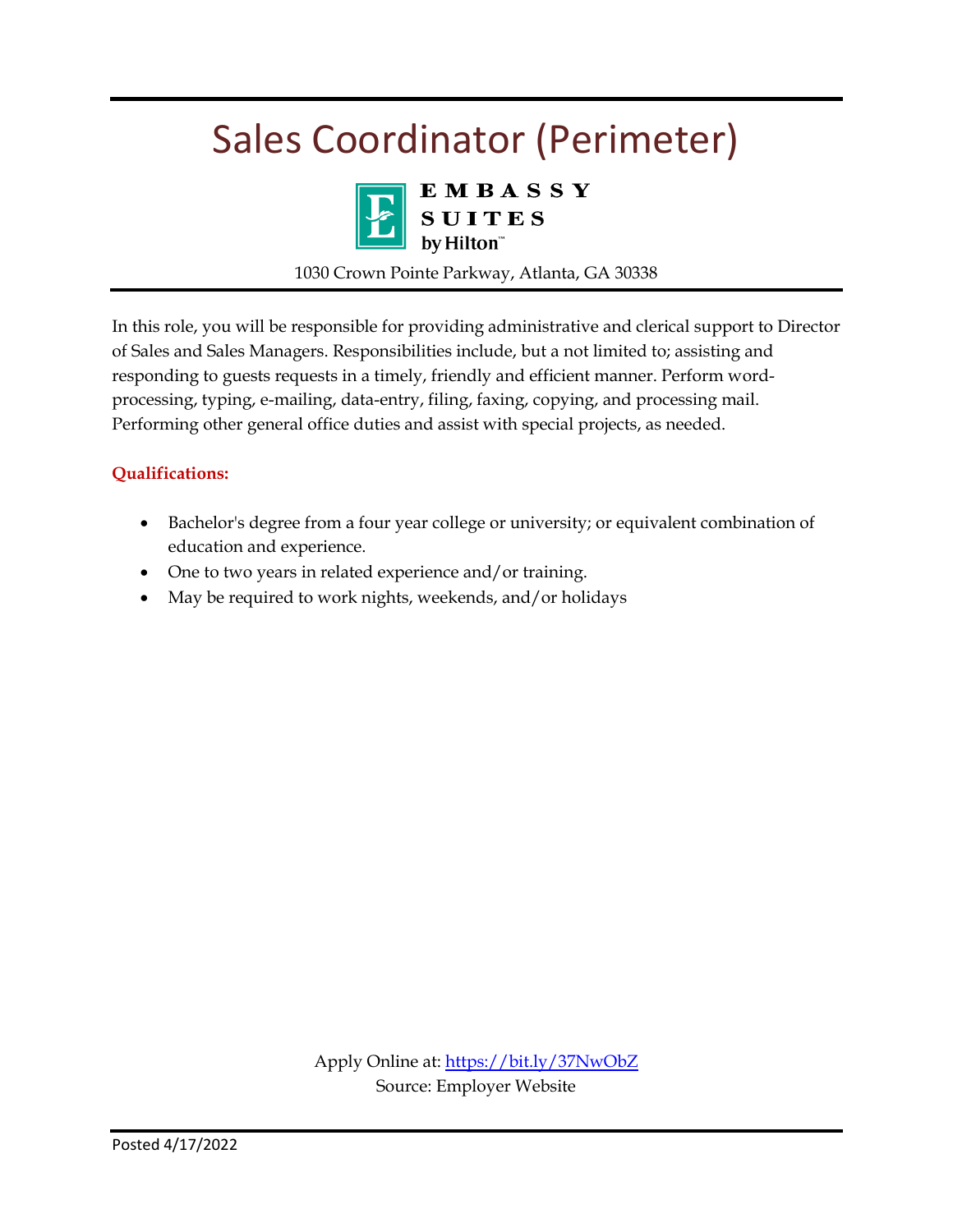# Administrative Assistant (Buckhead)  $E^x$ ponent

3350 Peachtree Rd #1125, Atlanta, GA 30326

Exponent is a leading engineering and scientific consulting firm.

- Coordinating and maintaining schedules and travel arrangements
- Preparing and processing expenses
- Setting up new projects in our electronic system
- Printing and collating project binders
- Running ad-hoc project reports
- Assisting with accounts receivable collection, invoicing, purchasing
- Editing documents including formatting, grammar/spelling, general content review, and sometimes editing large (250+ page reports)
- Providing front desk coverage including low-volume phone coverage and greeting visitors
- Handling office supply orders and inventory
- Maintaining organization and upkeep of supply/copy room, conference rooms, and kitchen area

#### **Qualifications:**

- Prior experience providing administrative support to a team, of which, at least two or more senior/executive level staff
- Experience working in a professional services firm or law firm is a plus
- Working experience and advanced knowledge of Microsoft Office including Word, Excel, PowerPoint, Outlook
- Working experience and advanced knowledge in online conferencing systems like Microsoft Teams

Apply Online at[: https://bit.ly/3JDq0ey](https://bit.ly/3JDq0ey) Source: Employer Website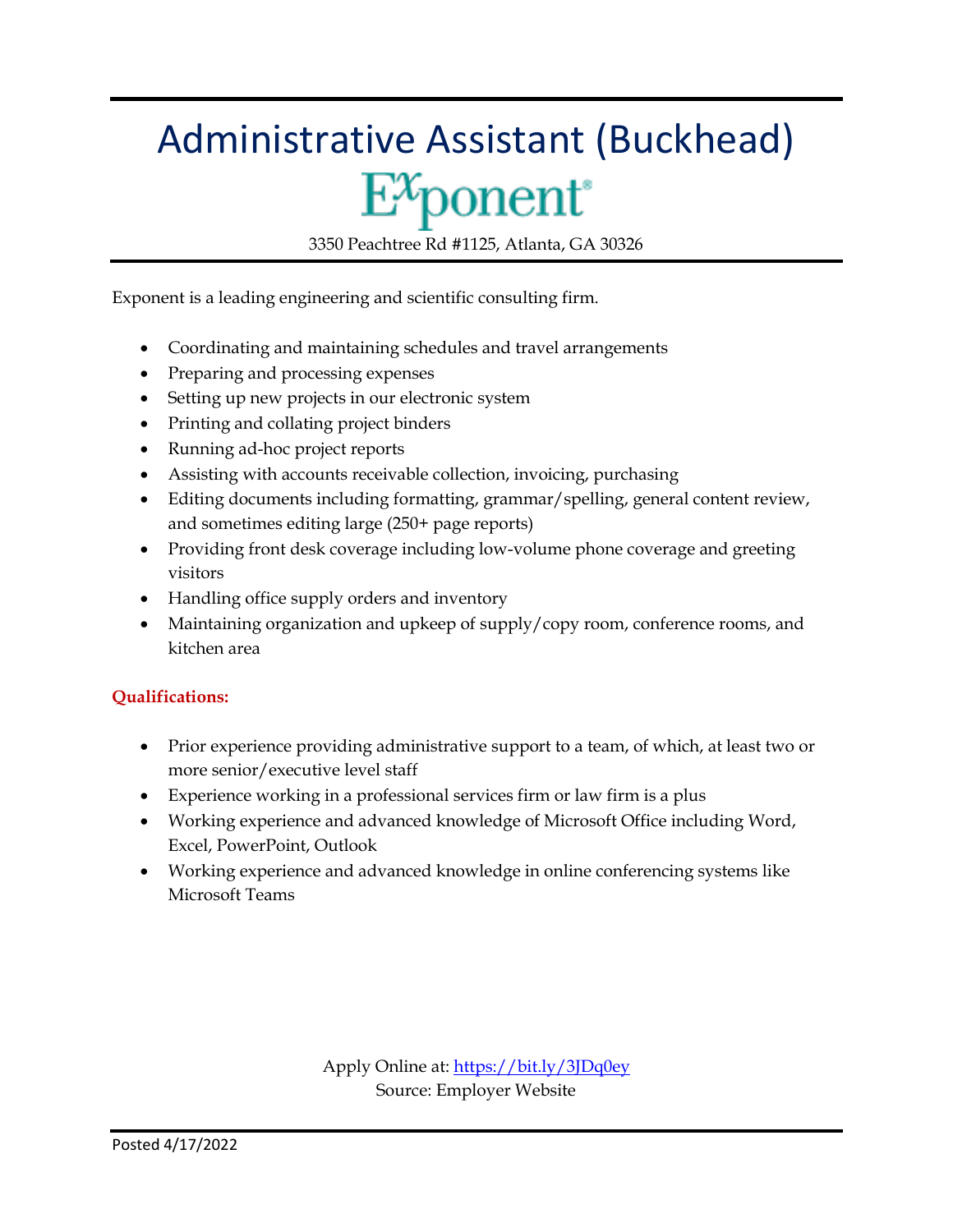## Office Administrator (Chamblee)



Emissary is an established importer and manufacturer of home and garden décor with over 40 years of experience. The Office Administrator will be responsible for providing excellent customer service to clients, as well as assisting with various e-commerce tasks. Some of the specific duties of the Office Administrator will include answering customer inquiries, handling support tickets, and resolving issues in a timely and efficient manner. Additionally, the Office Administrator will also be responsible for assisting the E-commerce Manager with various ecommerce tasks such as product listing, EDI inventory forms, and PO management.

#### **Qualifications:**

- Proficient in Microsoft Office
- Administrative experience: 1 year (Preferred)

\$30,000 - \$36,000 a year

Apply Online at[: https://indeedhi.re/3M5y88X](https://indeedhi.re/3M5y88X) Source: Indeed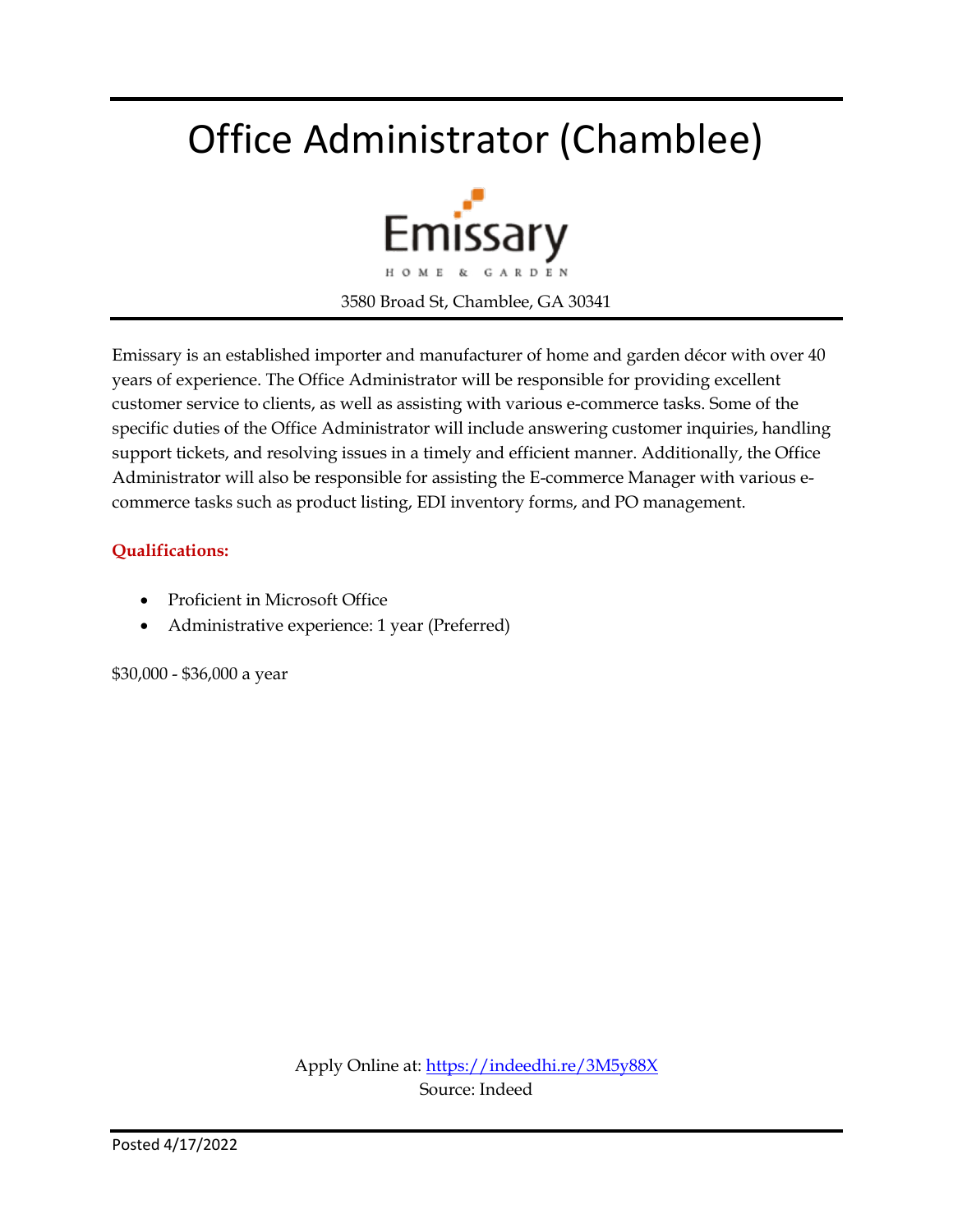## Administrative Assistant PT (Roswell)



#### Discount Tire Regional Office

200 Mansell Court East, Roswell, GA 30076

#### **Responsibilities:**

- Answers and screens incoming calls and arranges conference calls.
- Opens and routes incoming mail and correspondence and prepares outgoing mail.
- Composes, prepares, analyzes, copies and distributes confidential correspondence, memorandums, reports, spreadsheets and other documents as requested.
- Maintains contact with customers and outside vendors and greets scheduled visitors.
- Directs services such as computer and office equipment maintenance and repair, orders supplies, and files correspondence.
- Assist Office Manager in planning regional events throughout the year, and organize activities such as meetings, travel, trainings, and conferences.
- Maintains solid customer relationships by handling questions and concerns with professionalism.

#### **Qualifications:**

- This position requires a minimum of two years of recent administrative experience in an office environment.
- Excellent word processing skills, including data entry and typing, are required. Intermediate level computer experience, including Microsoft Office 365, is necessary.
- High school or equivalent (Required)

From \$18 an hour

Apply Online at:<https://indeedhi.re/3jyld3p> Source: Indeed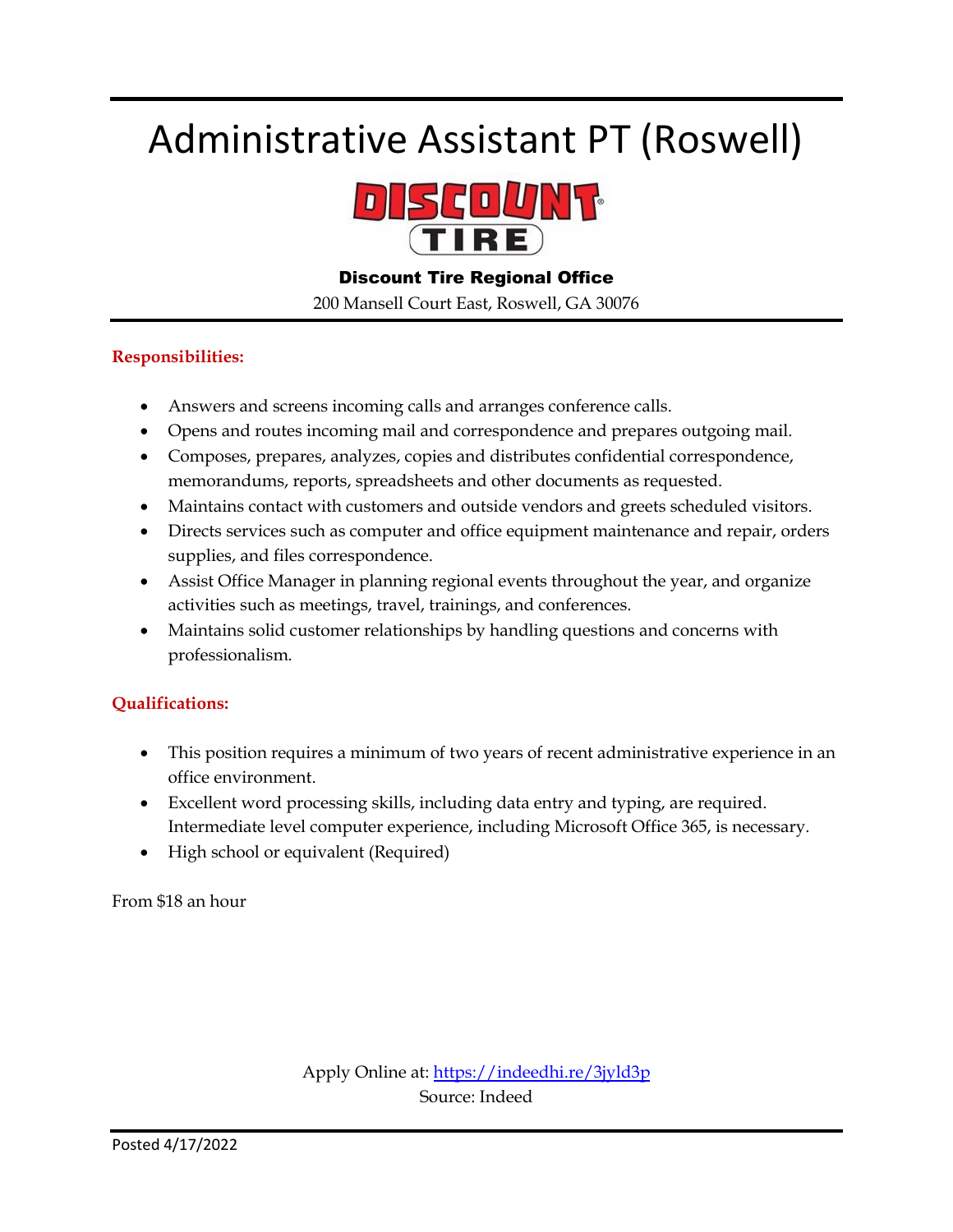## Receptionist PT (Buckhead)

### SIMPSON, UCHITEL & WILSON, L.L.P.

One Securities Centre, Suite 1100, 3490 Piedmont Rd NE, Atlanta, GA 30305

#### **Responsibilities:**

- Answer phones.
- Maintain filing system.
- Receive and send mail.
- Type, format, print, copy and collate documents.
- Enter data.
- Other administrative duties, as assigned.

#### **Qualifications:**

- High School Diploma and some college course work
- Knowledge of Microsoft Office software

#### \$15 - \$20 an hour

This is a part-time position with a potential for full time employment. The position is Monday through Friday.

> Apply Online at:<https://indeedhi.re/3xvzAxH> Source: Indeed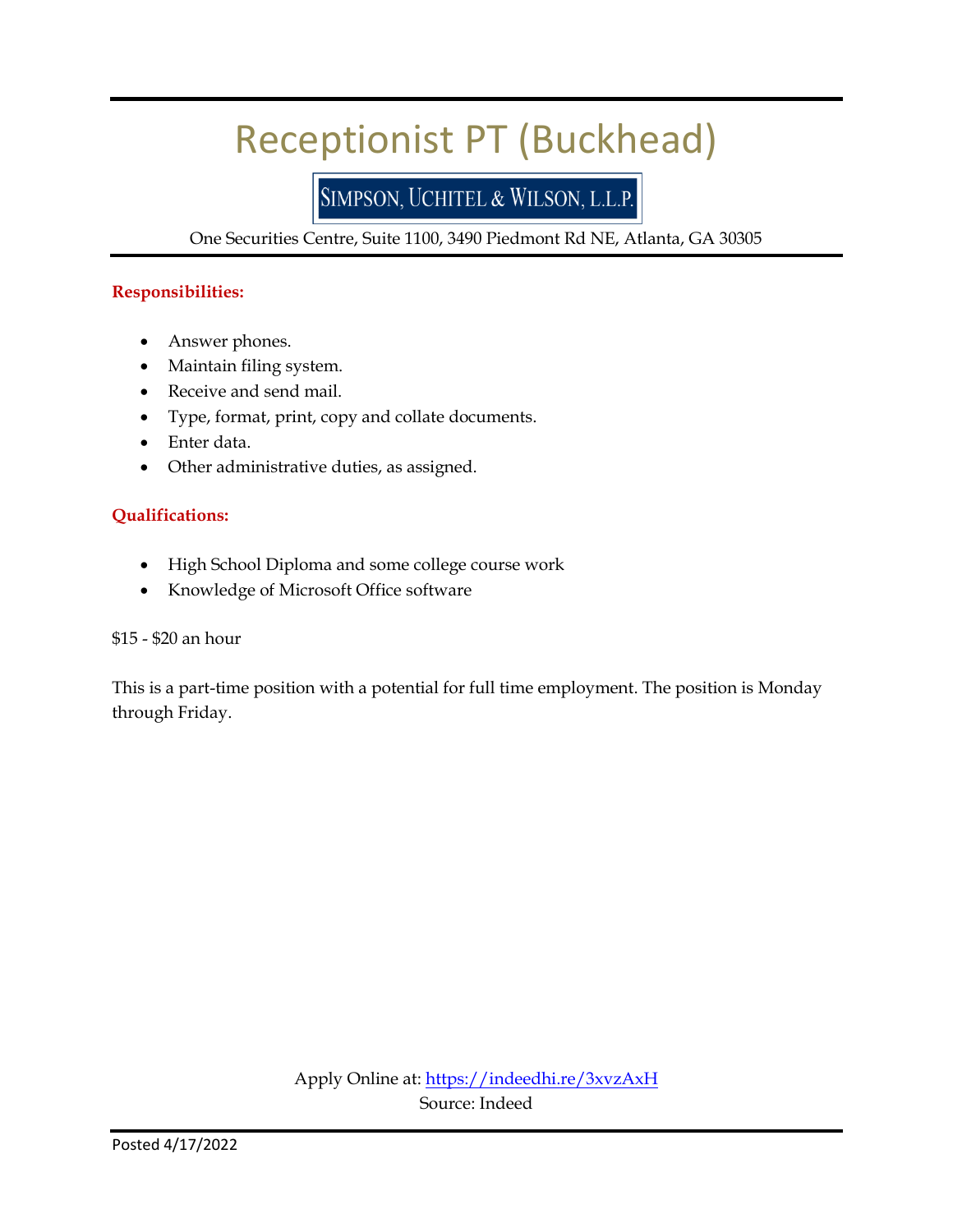## Client Service Representative / Receptionist (Brookhaven)



270 Vernon Woods Dr NE, Atlanta, GA 30328

#### **Responsibilities:**

- Courteous client care and service
- Answering phones and addressing client concerns
- Filing and record keeping
- Scheduling appointments

#### **Qualifications:**

Candidates must have prior veterinary or client relations experience

Apply Online at:<https://bit.ly/3vgmCkx> Source: Employer Website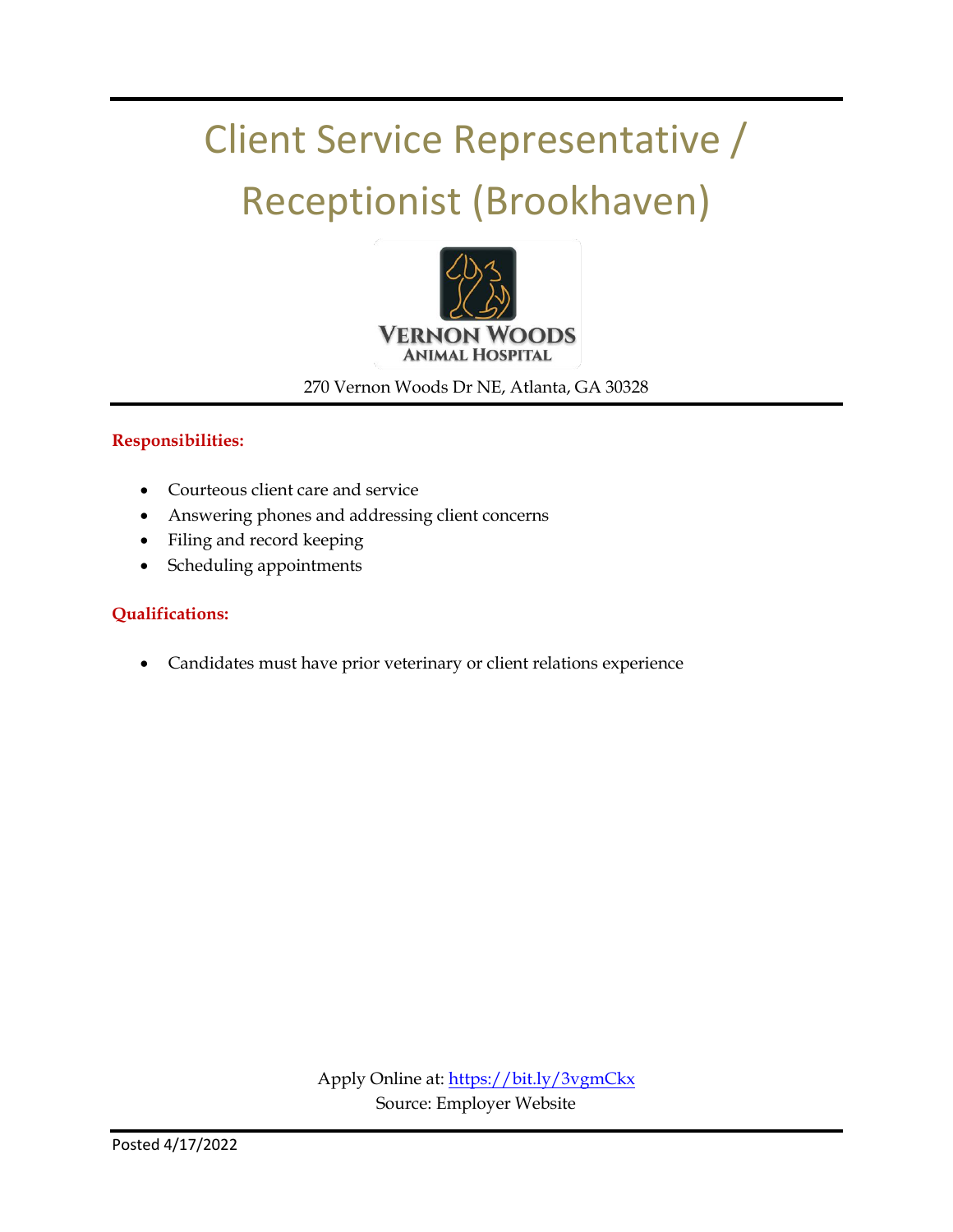# Entry Level People Coordinator

## (Sandy Springs)



#### Edible Arrangements

980 Hammond Dr Suite 1000, Atlanta, GA 30328

#### **Responsibilities:**

- Assist with onboarding of Corporate Store Employees.
- Maintain all Corporate Store Employee Personnel files and ensure that they are always up to date, confidential and in compliance with legal requirements.
- Support and take ownership (when required) of any HR related activities like performance management, new hire process, badge assignment/tracking, background checks, terminations, PTOs, recognition etc.
- Schedule and assist with new hire onboarding activities for employees in the Atlanta office.
- Cover reception area as needed including daily reception coverage for lunches.
- Create photo ID badges for new hires
- Keep an inventory of all office supplies, office equipment and postage.
- Give corporate employees tours on their first day and verify I-9 documentation.
- Coordinate breakfast and lunch catering for internal meetings as requested
- Update company phone list
- Order life event (new hire, new baby, birthday, anniversary, etc) arrangements for employees
- Office Admin tasks such as event set up/break down meeting space.

#### **Qualifications:**

- Bachelor's degree in Business Administration, Human Resources, or Organizational Behavior.
- HR Coordinator or Administrator experience a plus
- Advanced knowledge of the MS Office, particularly Word, Excel and PowerPoint.

Apply Online at:<https://bit.ly/37cTpPz>

Source: Employer Website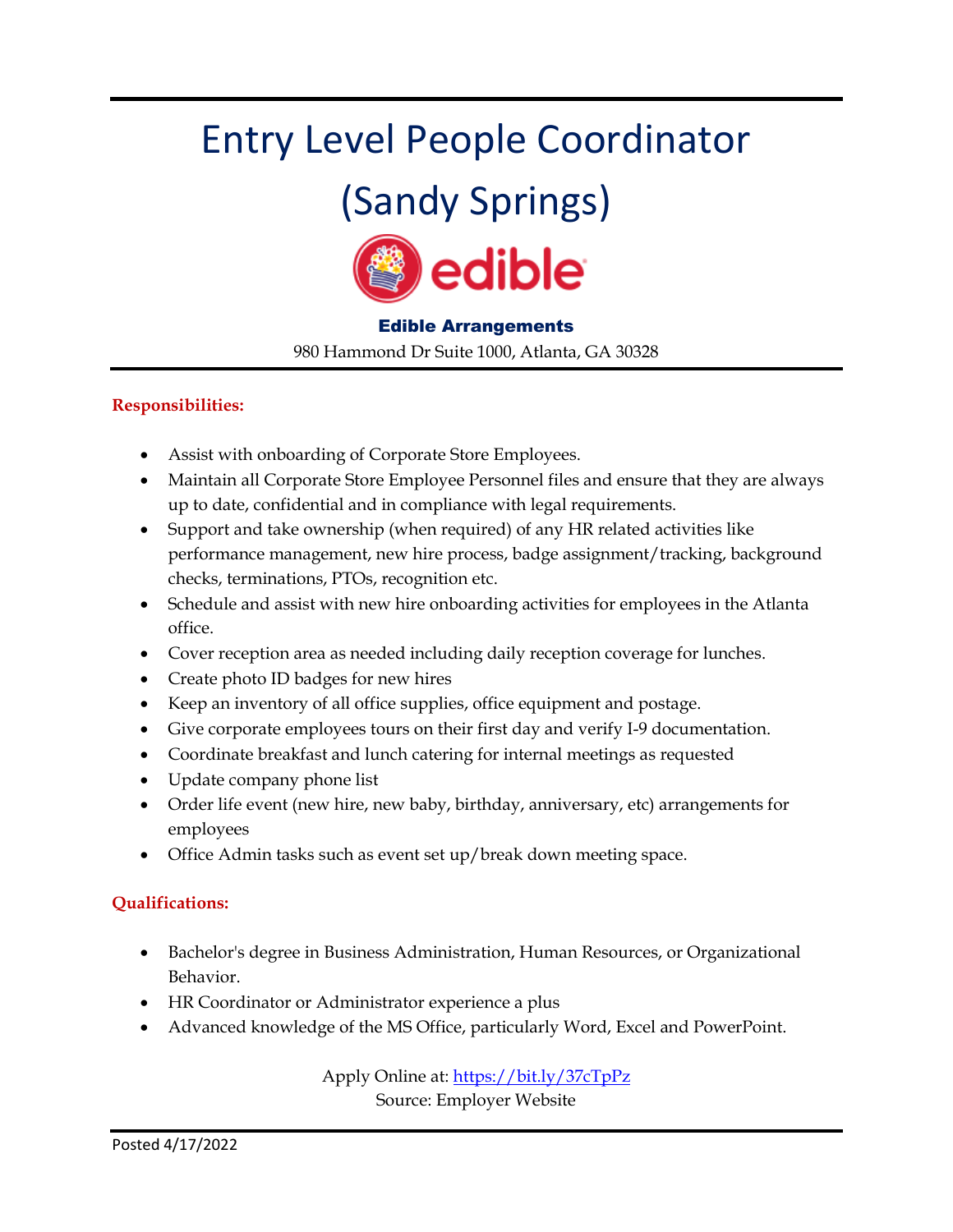# PT Concierge / Front Desk Receptionist (Buckhead)



#### Brighton Gardens of Buckhead

3088 Lenox Rd NE, Atlanta, GA 30324

#### **Responsibilities:**

- Oversees the community entry area for visitors, guests and residents, extends a warm welcome and greeting, offers and provides beverages to visitors and guests and ensures that the community safety protocols are in place
- Contacts the Director of Sales (DOS) and Executive Director (ED) or Department Coordinator to meet with prospective residents, families or visitors and ensures wait times are minimal
- Greets potential candidates interested in learning more about Sunrise careers and job openings at the community. Directs candidates to apply online or captures the candidate information into the Applicant
- Answers incoming telephone calls and resident calls within two-three (2-3) rings with the appropriate community greeting message and identification
- Orders f lowers and name plates for new resident prior to move in
- Orders guest meal for resident & family for day of move in
- Creates and maintains marketing and move-in packet inventory as needed

#### **Qualifications:**

- High School degree / GED required
- Proven customer service experience and skills
- Proficiency in computer skills, Microsoft Office (Windows, Outlook, Excel) and Sunrise applications with the ability to learn new applications

\$14 - \$15 an hour

Apply Online at:<https://indeedhi.re/36d3aMX> Source: Indeed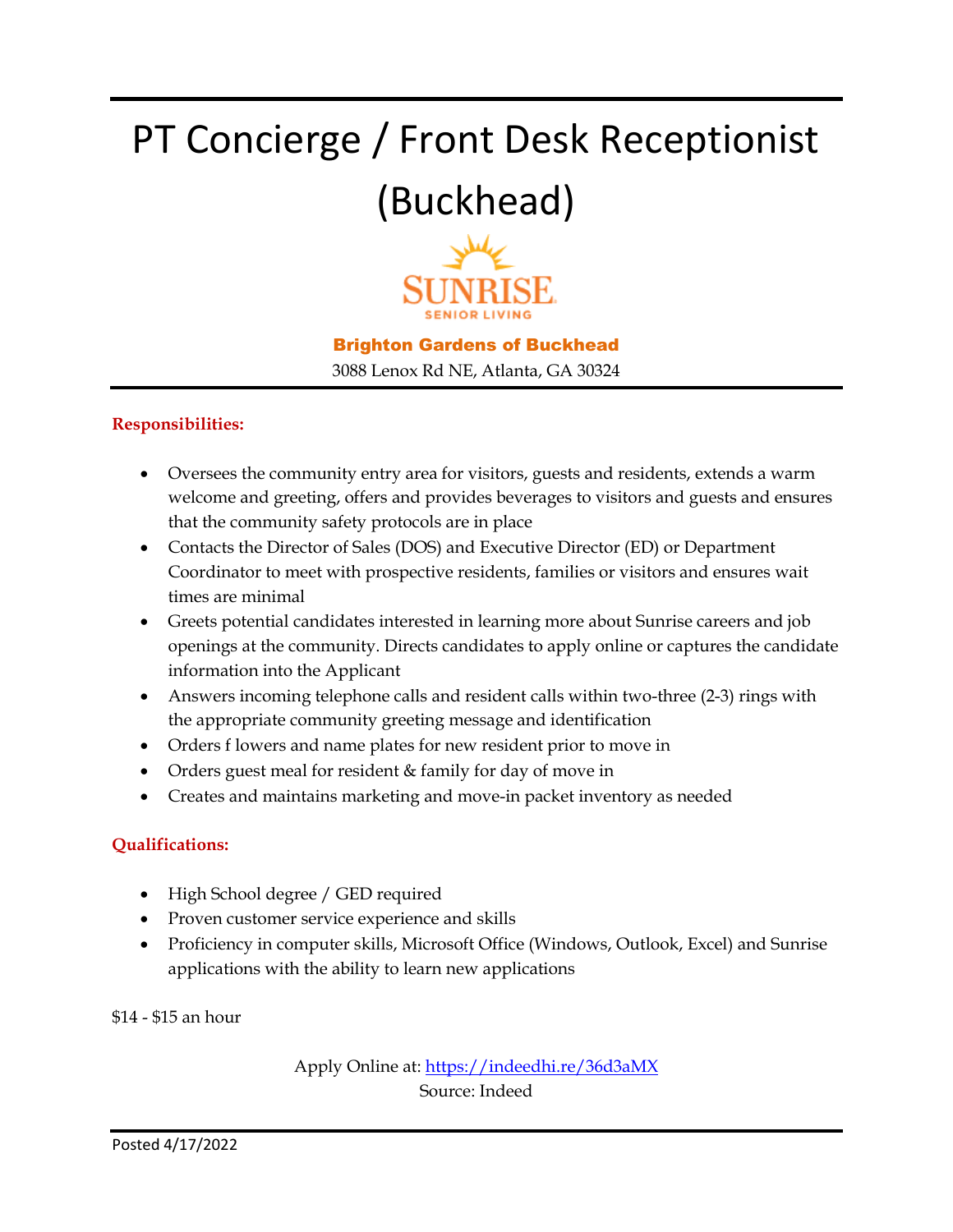## District Coordinator (Buckhead)



#### Camden Property Trust

50 Glenlake Pkwy NE, #500, Atlanta, Georgia (U.S. state), 30328

Key responsibilities include responding to resident complaints and concerns, coordinating the regional calendar and completing onboarding for all new employees within the region.

- Responsible for answering phones, providing information, and receiving information concerning matters involving the region
- Direct resident issues to proper manager when necessary and assist in resolving resident problems via telephone and email; must be able to handle complaints from residents with minimal involvement of the District Manager
- Respond to residents in a timely manner via phone or email
- Maintain a regional calendar and assures that complete information is available on all matters
- Coordinate appointments, meetings, seminars, training classes, planning sessions, special events, and communications for region
- Make travel arrangements for regional employees
- Prepare expense reports and PCARD statements for regional employees as directed
- Responsible for Onboarding and first day activities for all new hires within the region; includes onboarding paperwork and I-9 verification, completing on-line courses, assigning mentors, and other tasks
- Initiate and maintain reports and surveys as requested

#### **Qualifications:**

- High School Diploma required; Bachelor's degree preferred
- 1-3 years of experience at administrative level supporting multiple managers performing complex clerical duties
- Experience with OneSite, YieldStar, and Ultimate Software preferred
- Advanced training in typing and general office procedures

Apply Online at:<https://bit.ly/37OQ6xY> Source: Employer Website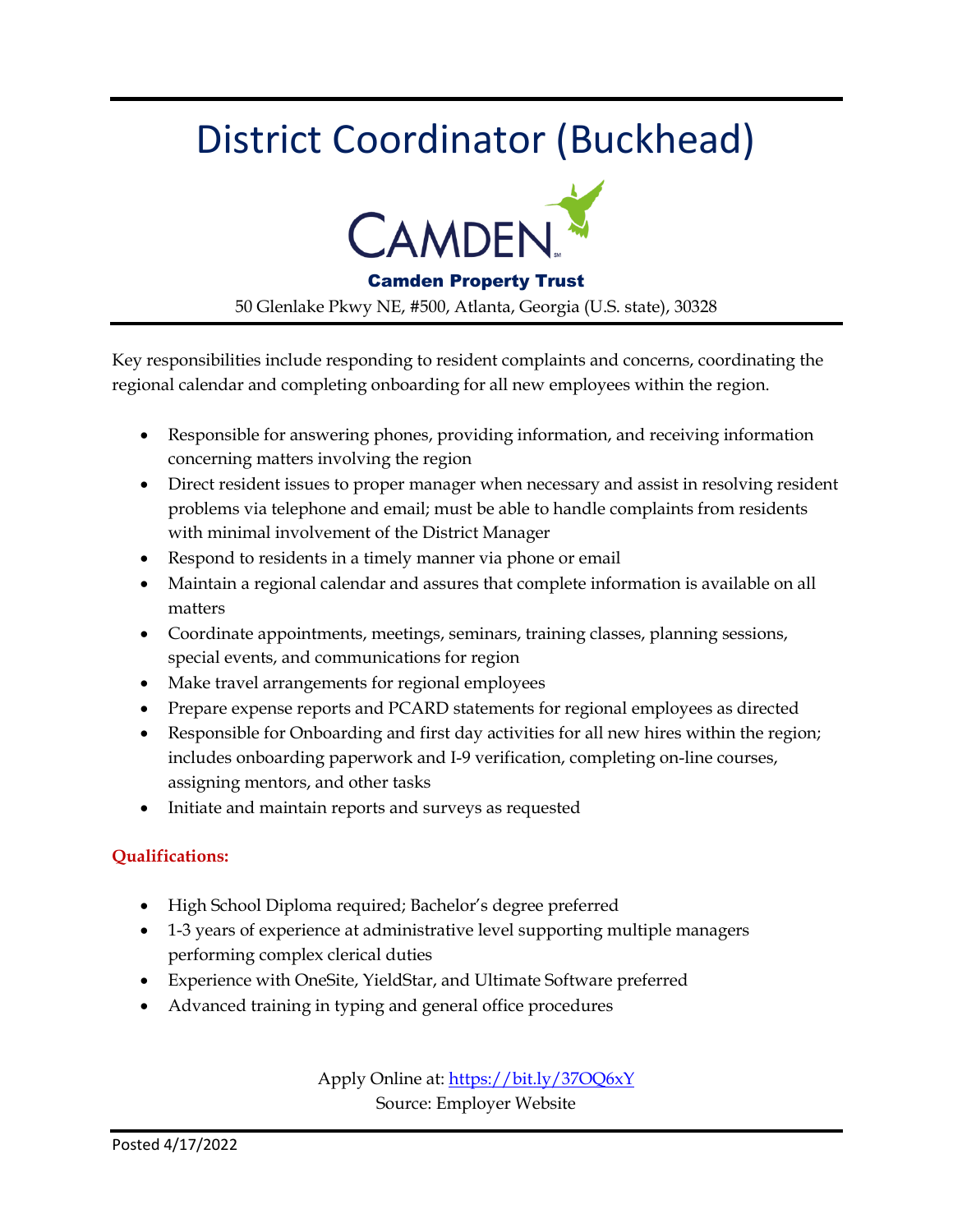## Human Resources Generalist (Perimeter)



2 Ravinia Dr NE # 1570, Dunwoody, GA 30346

#### **Responsibilities:**

- Administer core human resources programs including staffing, associate relations, compensation, benefits, performance management, and learning.
- Develop and recommend solutions to a variety of human resources issues.
- Consult with management on the interpretation and administration of human resources policies, programs, and procedures.
- Works with managers and associates to investigate and resolve associate relations issues.
- Conducts staffing support including sourcing, interviewing candidates, and conducting reference checks.

#### **Qualifications:**

- BS/BA degree in HR, Management or similar is preferred
- 2+ years Human Resources, with at least 1+ in a generalist role
- Enterprise size organization experience with client group of 200
- Proficiency in Excel, Access, Word, PowerPoint, MS Outlook

Apply Online at:<https://bit.ly/38RmYGN> Source: Employer Website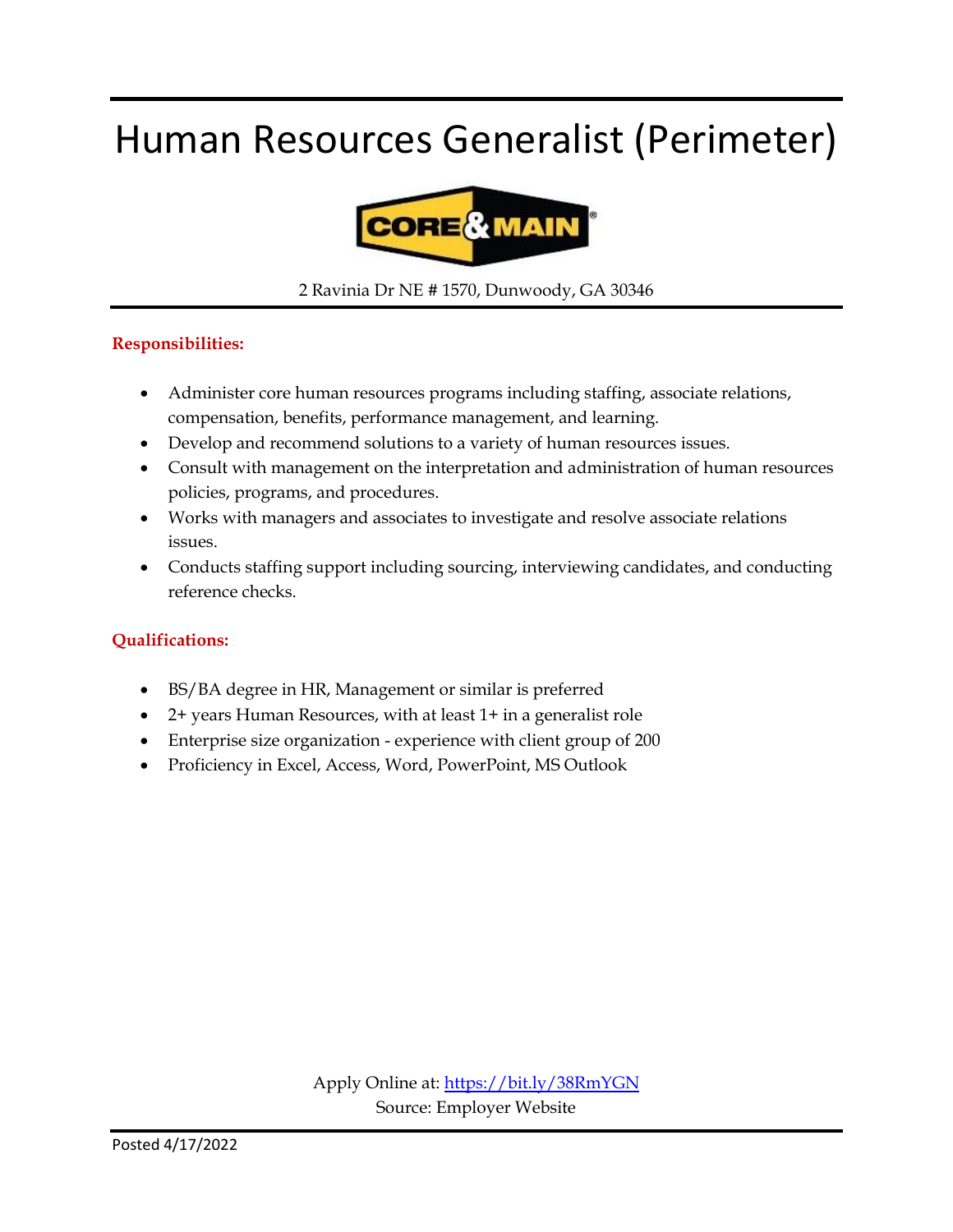# HR Employee Solutions Associate (Alpharetta) Morgan Stanley

### 2400 Lakeview Pkwy Suite 300, Alpharetta, GA 30009

### **Responsibilities:**

- Provide high quality operational support to HR Business Partners on both cyclical and adhoc HR processes including the performance evaluation process, diversity efforts, promotion and compensation. Support will involve entering Workday transactions, handling reporting requests, assisting with audits, and the tracking and maintenance of employee data and documents.
- Partner with global and regional HR colleagues on operational HR matters to drive people initiatives.
- Provide day to day support for employees and managers on operational HR matters by providing timely, accurate and thorough responses. Examples include answering policy questions, assisting with off boarding, immigration questions, mobility eligibility, leave processing, employment verifications letters, etc.
- Project manage planned and ad-hoc activities for the HR Business Partner team
- Liaise with HR Solutions teams and product areas to deliver HR services to HR Business Partners, managers and employees
- Assist in documentation of HR processes. Partner with HR Business Partner Solutions, HR Business Partners and SMEs to gather necessary information and transpose highlevel information into detailed process documentation. Maintain and update process documents to ensure recorded accurately

#### **Qualifications:**

- Bachelor's degree required with at least 2 years of relevant professional experience
- Strong Microsoft Office skills in Excel, Power Point, Word, etc. Visio a plus.

Apply Online at:<https://bit.ly/3rqBRWK> Source: Employer Website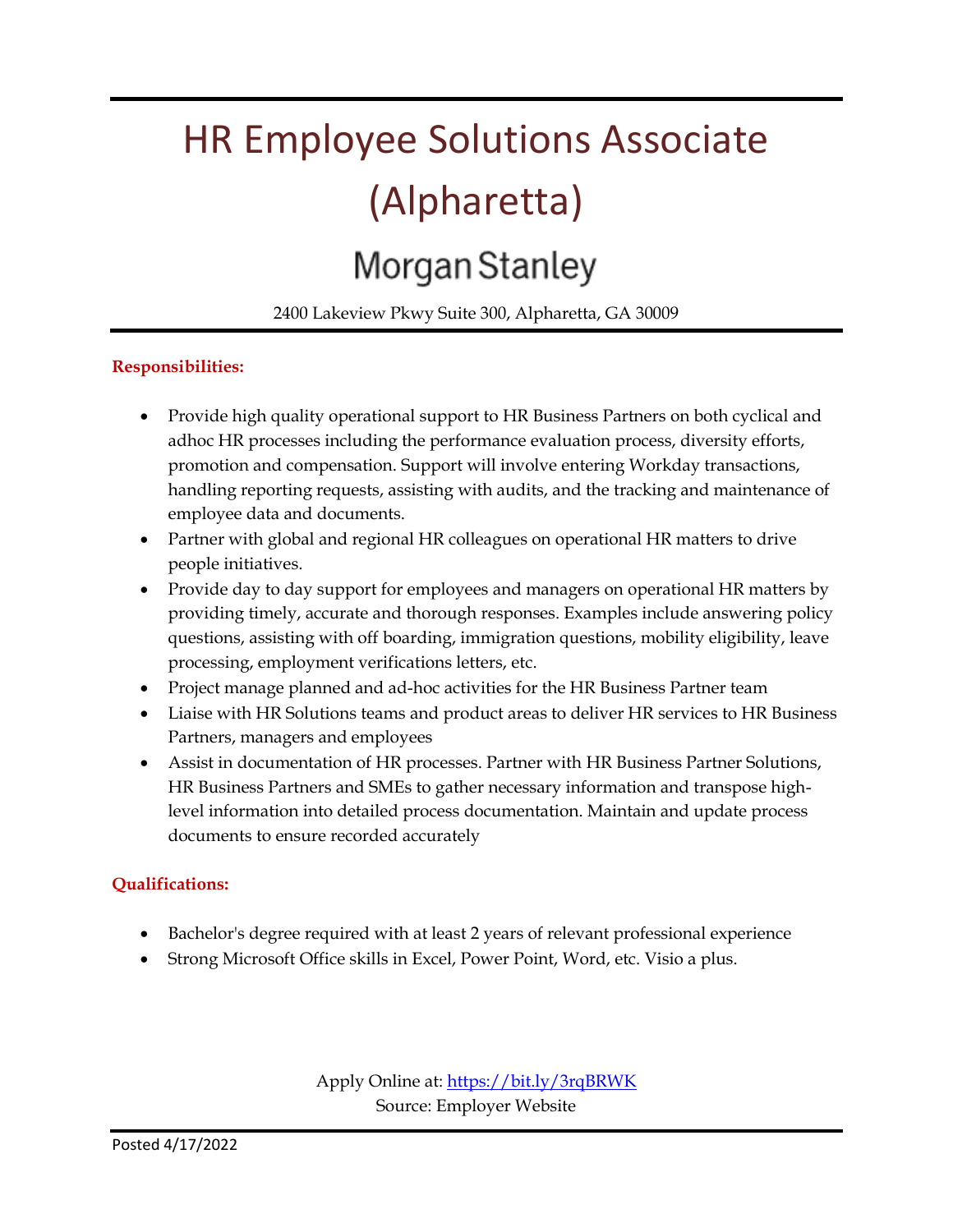# Administrative Assistant / Client Services (Roswell)

### **Olson Associates**

701 Bombay Lane Roswell, GA 30076

Olson Associates is a growing wealth management firm that offers financial planning and asset management for a broad client base.

- Follows up with client requests
- Maintains and updates client files and databases
- Manages and maintains schedules/calendars and client appointments
- Answers and manages incoming calls
- Processes new accounts
- Processes account transfers
- Processes distributions
- Processes beneficiary changes
- Creates client meeting update books and reviews
- Prepares monthly client newsletter
- Handles miscellaneous operational activities
- Develops and maintains written systems of all activities
- Performs general clerical duties to include, but not limited to: photocopying, faxing, scanning, mail distribution, and filing

#### **Qualifications:**

- Bachelor's degree required
- 1-2 years related work experience
- Strong PC skills (proficient knowledge of MS Word, Excel, and PowerPoint)
- No finance background required

\$40,000.00 - \$48,000.00 per year

Apply Online at:<https://indeedhi.re/3JPrJ0s> Source: Indeed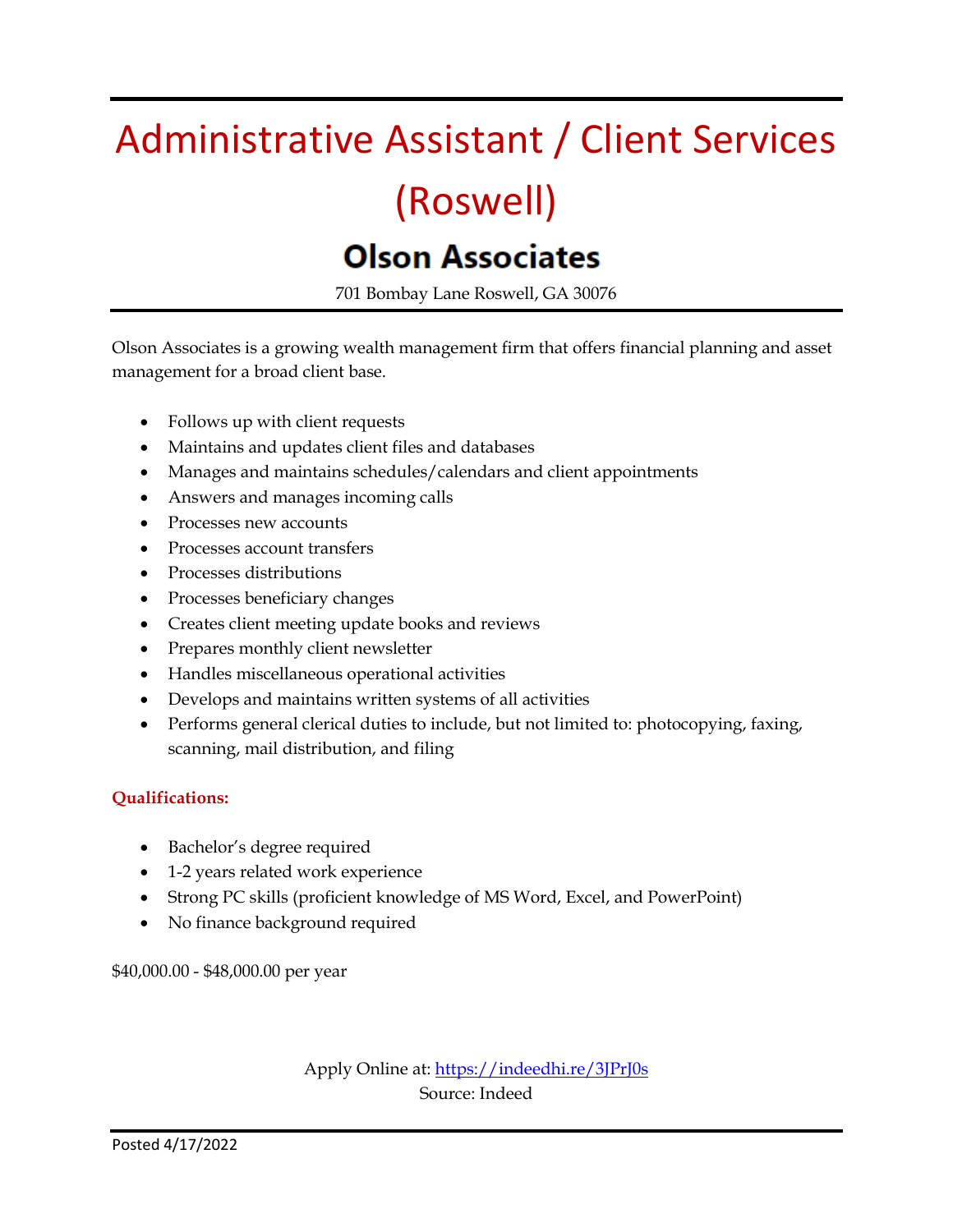## Customer Service Desk Associate (Alpharetta) **VON MAUR®** North Point Mall

A Customer Service Desk Associate provides excellent customer service to customers and employees at the service desk, answers telephones, provides customer charge account services, gift wraps packages, and prepares packages for shipping.

[No qualifications specified in ad.]

Apply Online at[: https://bit.ly/3JF4qpW](https://bit.ly/3JF4qpW) Source: Employer Website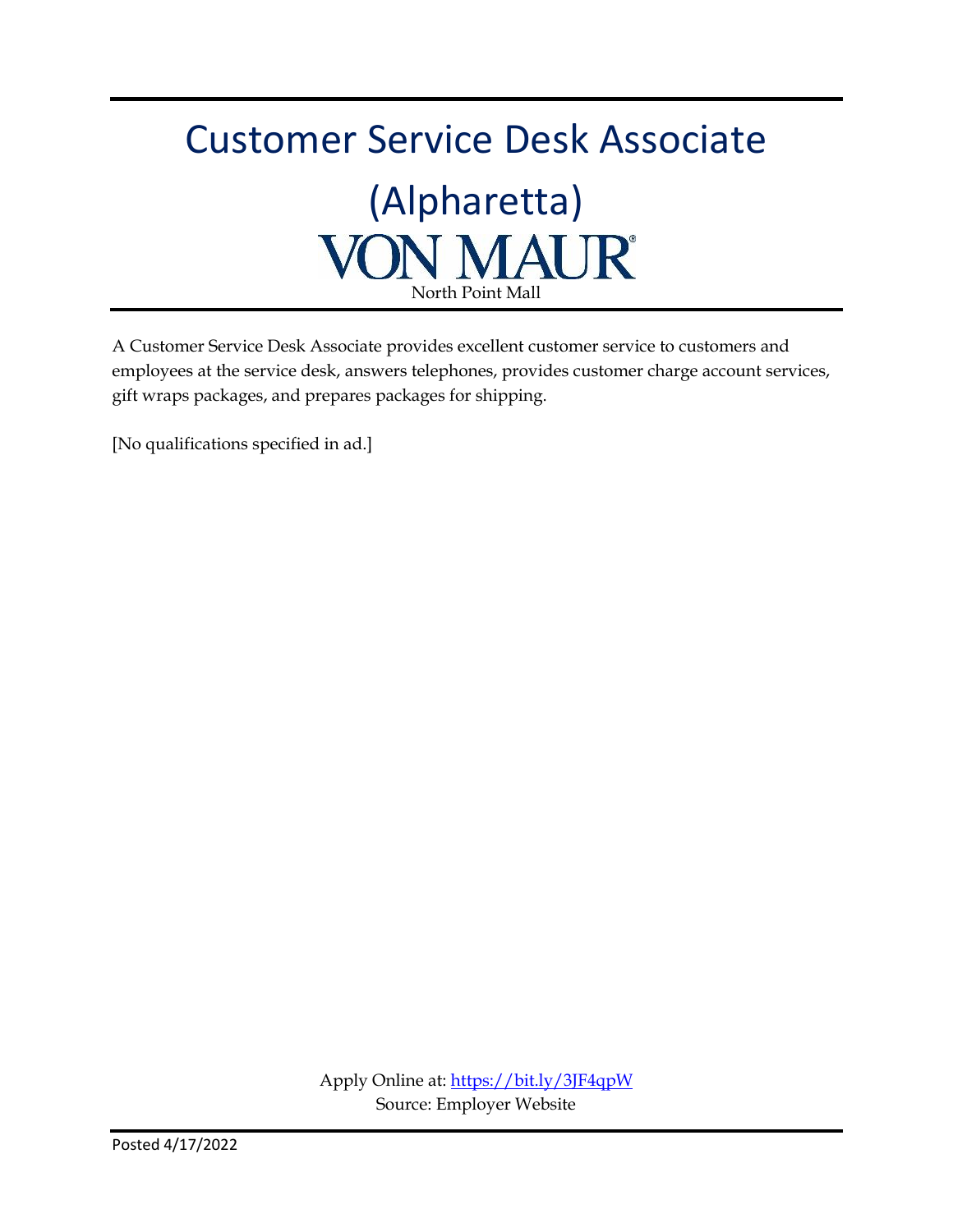## Shop Associate PT (Sandy Springs)



805 Mount Vernon Hwy NW, Atlanta, GA 30327

Holy Innocents' Episcopal School is seeking part-time sales associates for the Campus Shop and Café. The associates will be responsible for customer service, sales, merchandising, and food service in both the Campus Shop and Café.

- Greet customers and assist with sales
- Explain products and services to customers
- Monitor inventory to ensure product is in stock
- Enter and process customer orders
- Operate point of sale registers
- Operate and maintain food service equipment

#### **Qualifications:**

• Previous experience in sales, customer service, or other related fields

This is a part-time, year-round position with flexible scheduling.

Apply Online at:<https://bit.ly/37WmQW5> Source: Employer Website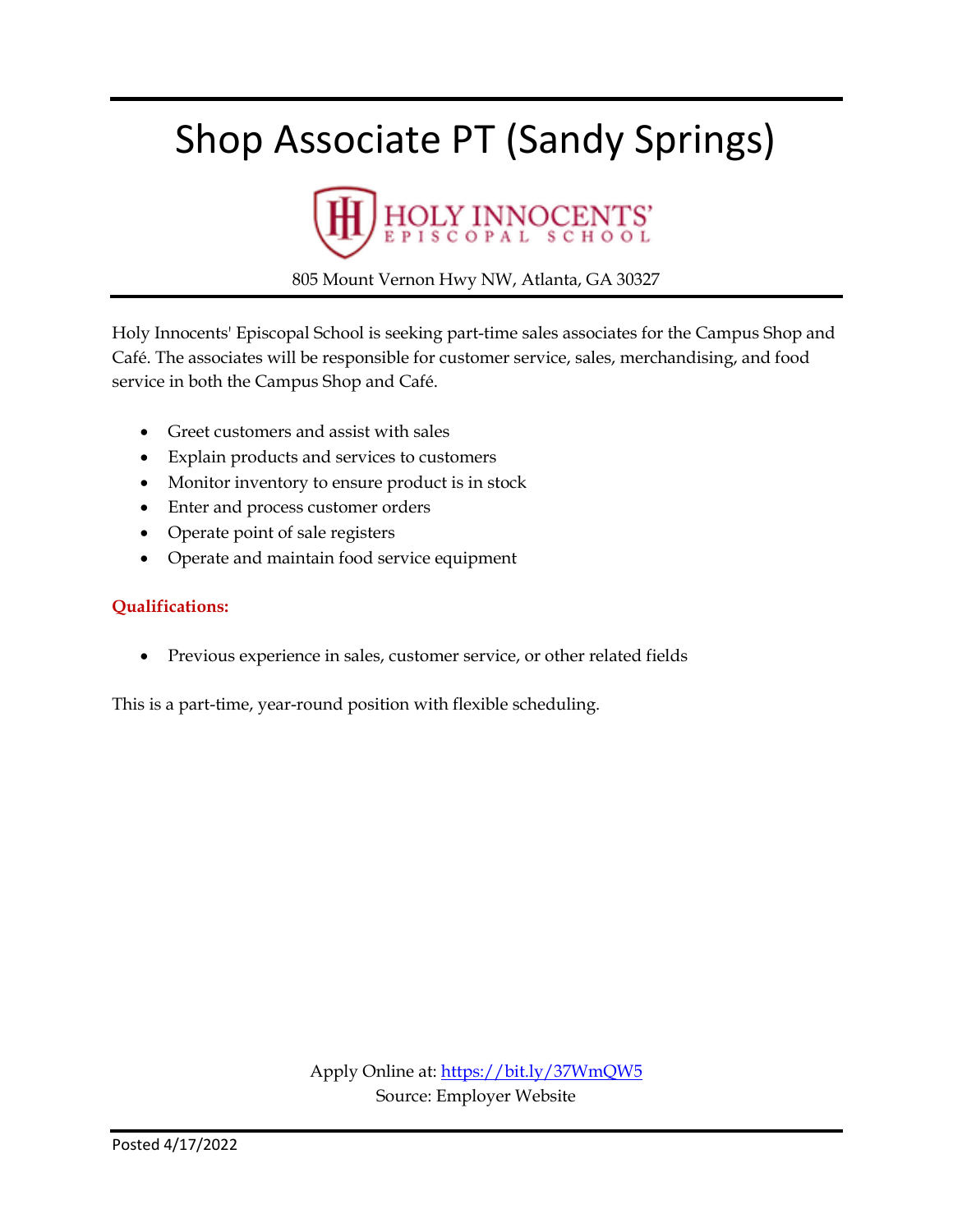# Administrative Support Associate (Buckhead) blomingdales

Lenox Mall

The ASC is both customer and colleague facing and has responsibility for providing a great customer experience and delivering high touch organization and communication skills that support total store and HR initiatives and functions.

- Serve as gatekeeper for GM schedule and point person for escalated customer/employee issues.
- Provide an exceptional customer experience by ensuring both the in-store and online customers are always the top priority. Service customers who visit the Executive Office / Store Manager office for assistance.
- Participate in the production of the store daily communication newsletter.
- Produce GM required correspondence.
- Floor present as needed to support store. Will be required to work a schedule equivalent to a Selling Leader.
- Assist with development and update of executive schedules.
- Execute travel planning and expense report coordination for GM.
- Manage all Conference Calls, Skype meetings and other meetings.
- Assists store management in sourcing applicants through online resources and in-store referral program.
- Ensure payroll functions, including requesting final pay (where applicable), are maintained and processed.

#### **Qualifications:**

- High Scool Diploma or equivalent required
- 1-2 years related experience
- Ability to work a flexible schedule with retail hours, including day, evening, weekends, and/or holidays

Apply Online at:<https://bit.ly/3Mbeh8K> Source: Employer Website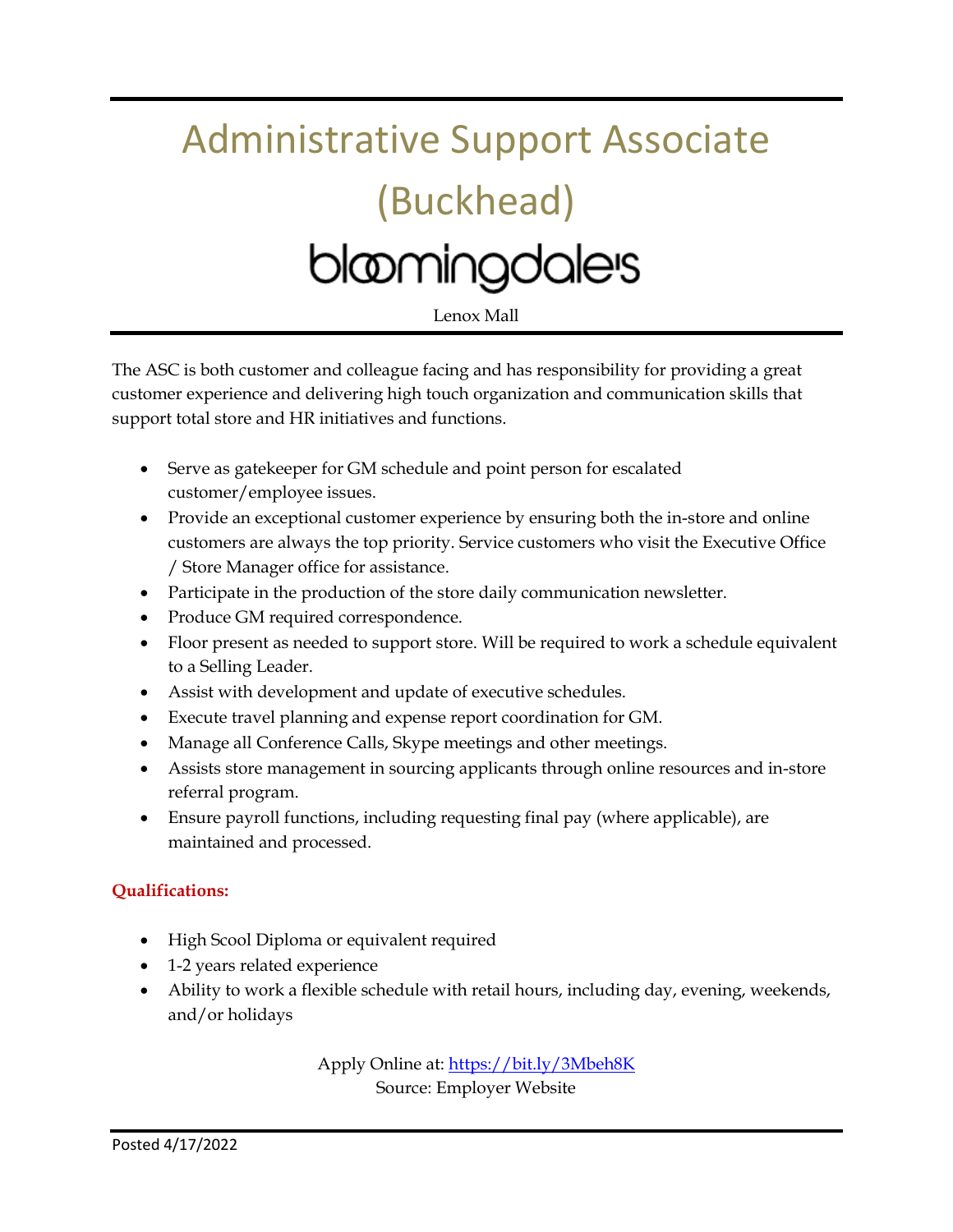## Administrative Assistant PT (Alpharetta)

## Stan Johnson Co.

11675 Rainwater Dr, Suite 675, Alpharetta, GA 30009

#### **Responsibilities:**

- Greet visitors, determine their needs and contact the appropriate department for visitor escort.
- Complete administrative functions at the direction of broker teams, including: making travel arrangements, preparing expense reports, calendar & email management.
- Complete data entry into the SJC CRM system, including: pipeline updates, inputting new company/contact entries, scheduling broker callbacks, and entering broker notes.
- Provide deal-specific support to brokers, including preparing: letters of intent, summary of offers, Seller LOI counters, seller deliverables list, escrow timelines, critical date tracking, working party lists, confidentiality agreements, and representation agreements.
- Provide client-specific support to brokers including ordering closing gifts and mailing holiday cards.
- Serve as member of the Administrative Team, which includes providing daily phone coverage 2 hours per day and as needed (when others are out), participating in team meetings and communicating regularly with the team, and sharing work across offices/positions as needed.

#### **Qualifications:**

- One or more years of administrative experience
- Experience in Microsoft Office products (Excel, Word, Outlook).

Apply Online at:<https://bit.ly/3rp3pvV> Source: Employer Website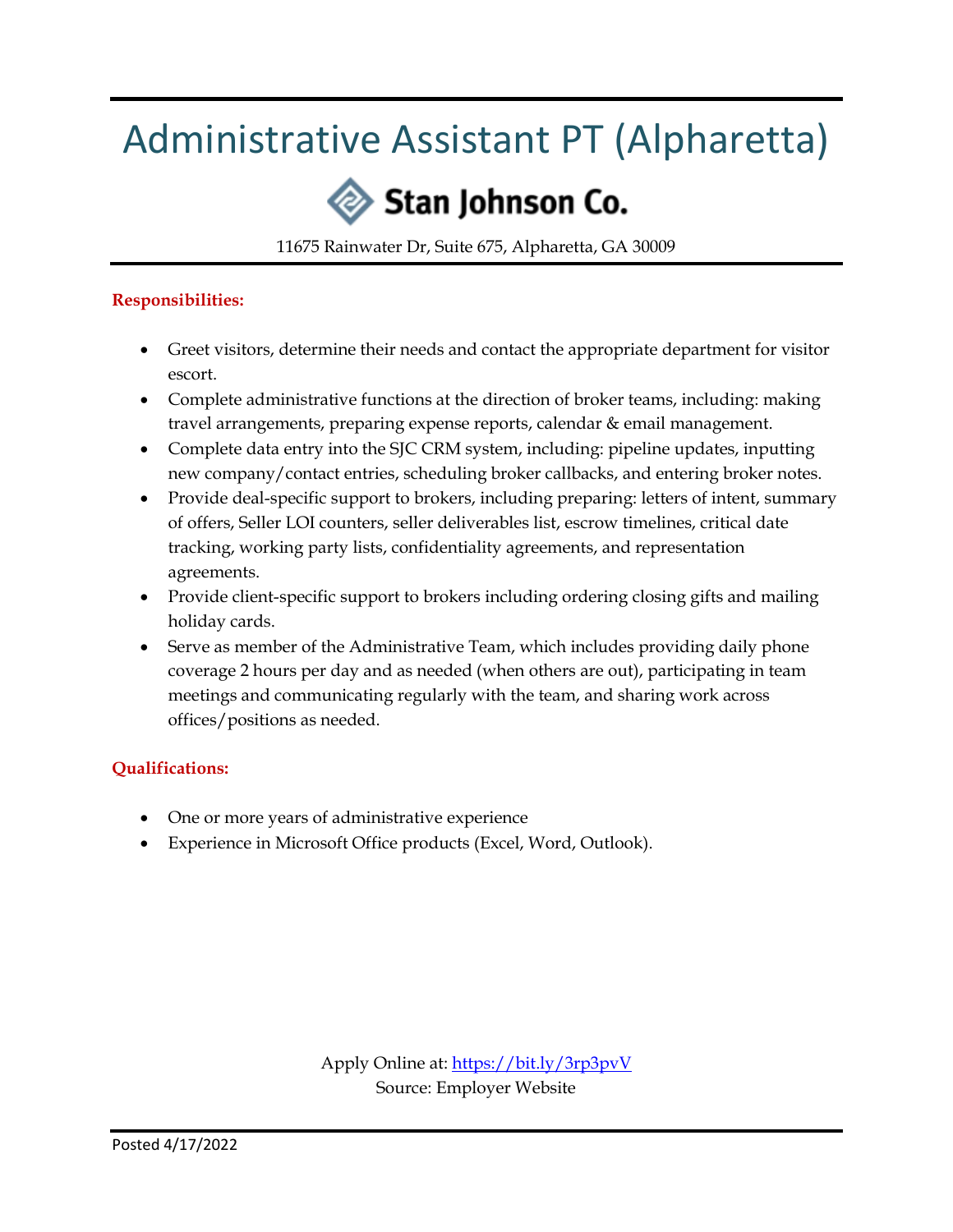## Customer Service Associate (Roswell)



1270 Alpharetta St, Roswell, GA 30075

#### **Responsibilities:**

- Answer incoming phone calls
- Greet customers upon arrival
- Ask questions and gather information regarding needed car repair
- Enter customers into our computer software
- Drive company shuttle to home or work
- Take the extra mile to engage customers

#### **Qualifications:**

- Proven customer support experience or experience as a client service representative
- High school degree
- Computer skills

We are not looking for sales people or mechanics for this position.

\$15 - \$20 an hour

Apply Online at:<https://indeedhi.re/3M4Zf4f> Source: Indeed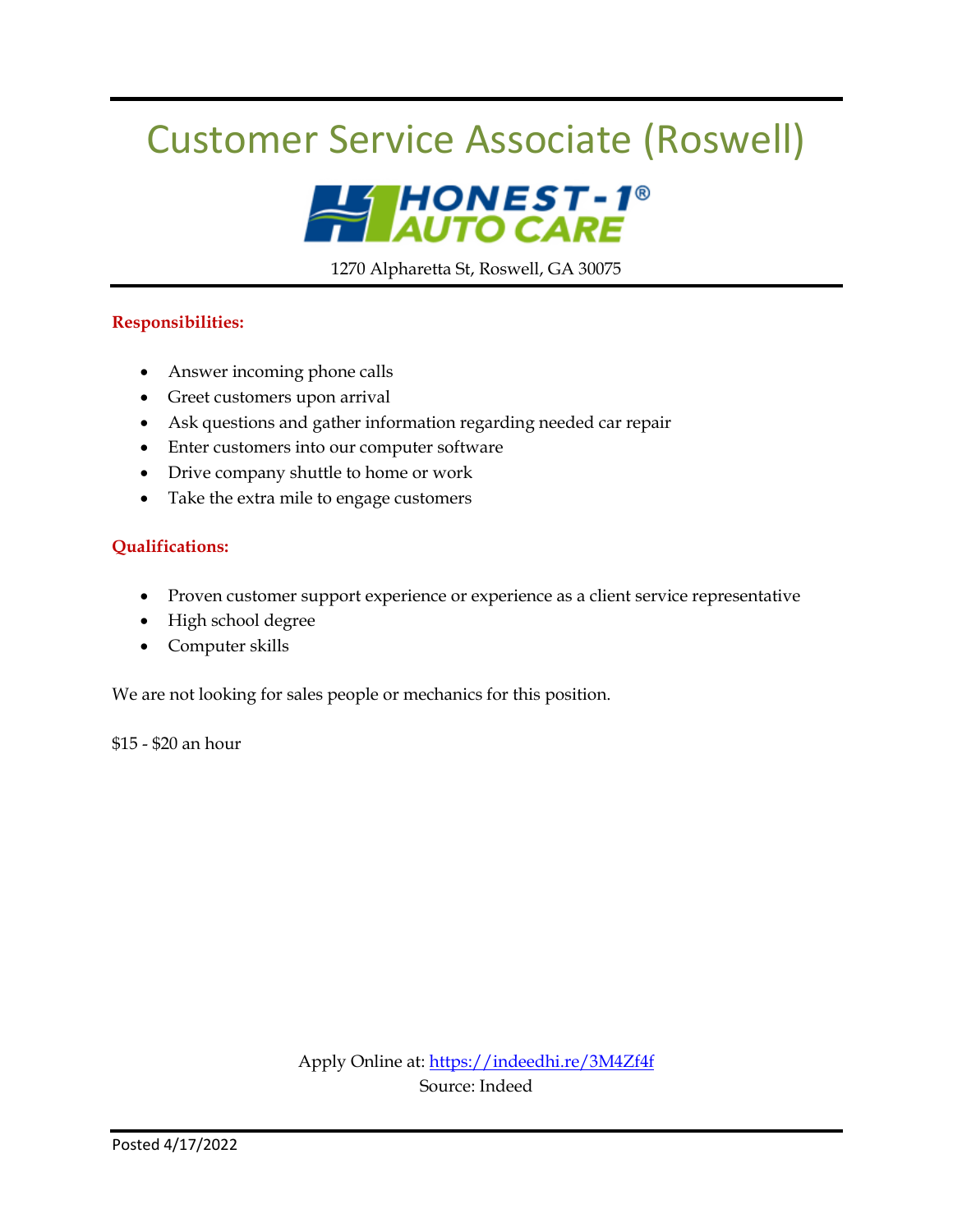## HR Coordinator (Sandy Springs)



5780 Powers Ferry Rd NW, Atlanta, GA 30327

The HR Coordinator role will also partner with assigned HRBPs on all human capital initiatives including diversity & inclusion, organization design, performance management, employee engagement, talent management and year-end processes (performance calibration, promotion roundtables, performance evaluation and compensation).

- Responsible for the coordination of various projects, deadlines and deliverables for HRBPs/HR Leaders, including developing and monitoring schedules to ensure timely completion, as well as coordination of activities.
- Gathers, analyzes and summarizes HR data for presentation to business leaders. Develops effective presentations of trends, etc.
- Partner closely with the Voya Technology team to track and report various human capital initiatives.
- Monitors progress on projects and is responsible for ensuring HRBPs are on track for timely implementation of organization-wide initiatives.
- Provides some administrative support to assigned group. This may include, but is not limited to, creating advanced PowerPoint presentations; creating complex spreadsheets; maintaining databases; creating high quality reports, and other documents
- Assist in the administration of HR policies and programs such as performance management, compensation, and learning and development.

#### **Qualifications:**

- Bachelor's degree preferred; with 1-2 years supporting an HR or staffing function
- Strong computer skills including Excel, PowerPoint, Word, on-line calendar products, and conferencing systems.
- Workday experience strongly preferred.

Apply Online at:<https://bit.ly/3OhOpcQ> Source: Employer Website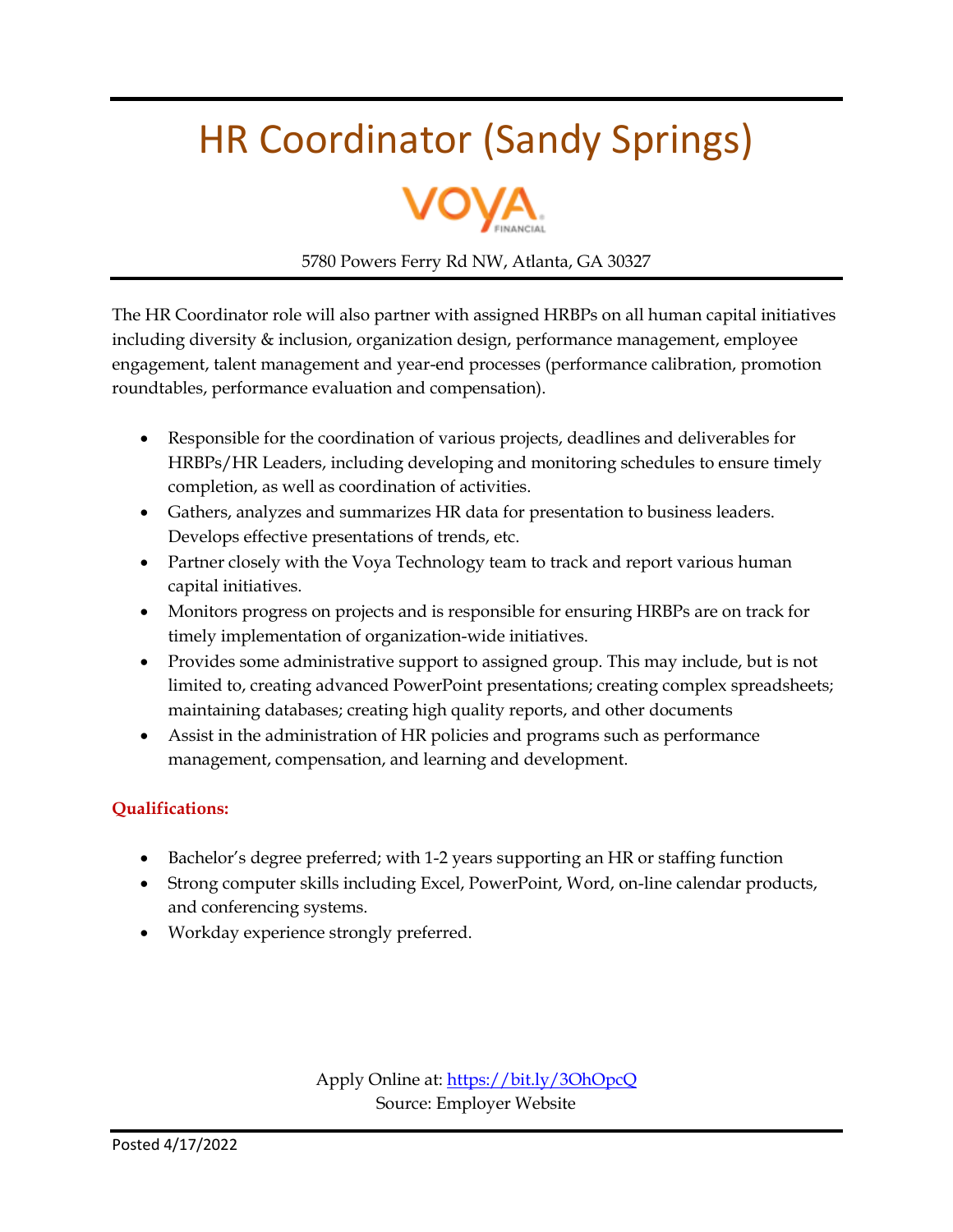# Branch Administrator / Assistant (Doraville) 3645 Oakcliff Rd, Doraville, GA 30340

This position is customer service driven and responsible for smooth communications between the branch office, customers and suppliers. Additionally this role is responsible for coordination and oversight of administrative activity related to branch personnel, projects and operations.

- Professionally administer all incoming calls and ensure that calls are redirected accordingly
- Ensure that customer, vendors and employees are handled in a professional and courteous manner
- Arrange travel and special events as directed by management
- Provide administrative support for the branch office/department to include assistance with bids and proposals, copier projects, mail handling, filing, office supply control and maintain office equipment
- Ensure that timesheets, expense reports and personnel related paperwork is entered and/or completed properly and forwarded to the appropriate department
- Track equipment usage on a weekly basis to ensure timely and accurate job costing
- Prepare ad hoc reports for branch and/regional personnel as needed
- Establish and maintain project, equipment/vehicle and administrative files
- Coordinate  $A/R$  and  $A/P$  functions for the branch as needed
- Serve as point of contact for new hire processing, medical surveillance and employee training

#### **Qualifications:**

- High School Diploma or GED
- Two (2) years' experience in an office setting
- Strong computer skills, including proficiency with Microsoft O365 suite

Apply Online at:<https://bit.ly/3KMwPMg> Source: Employer Website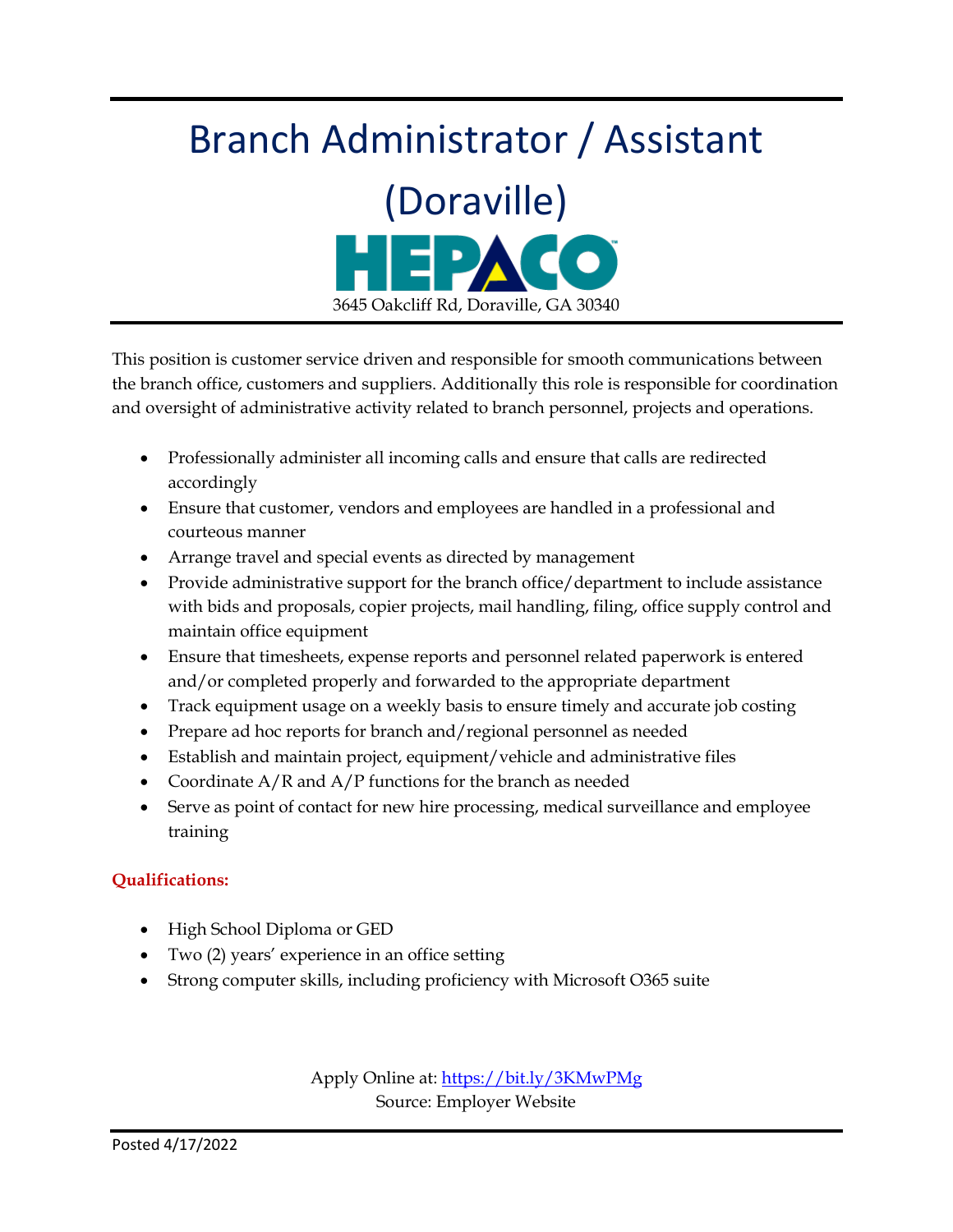## Executive Assistant to CEO (Roswell)



555 Sun Valley Dr Bldg E Suite 5, Roswell, GA 30076

The Executive Assistant to the CEO provides executive, administrative, and development support. The Executive Assistant serves as the primary point of contact for internal and external constituencies on all matters pertaining to the CEO. The Executive Assistant serves as a liaison to the senior management teams; organizes and coordinates executive outreach and external relations efforts; and oversees special projects.

#### **Qualifications:**

- Bachelor's degree or equivalent experience with business Manam=nagment and Human Service background.
- 2 to 5 years providing support for upper-level management in related organization leadership

\$18.00 - \$21.00 per hour

Apply Online at:<https://indeedhi.re/3OekOBf> Source: Indeed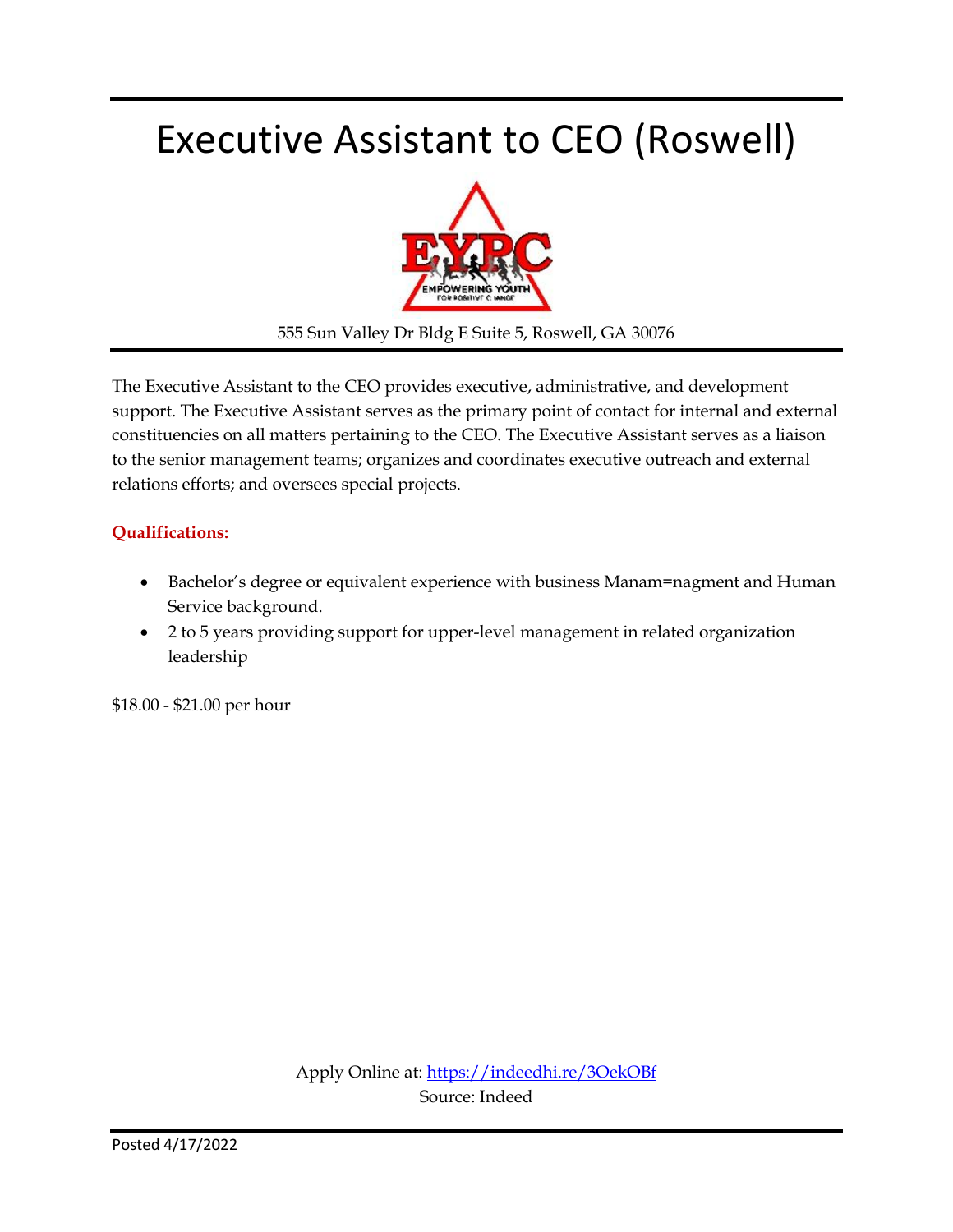## Front Desk (Roswell)

### **BOB STEELE SALON**

625 W Crossville Rd #122, Roswell, GA 30075

#### **Responsibilities:**

- Check in/Check out guests
- Beverage area clean and stocked properly
- Opening and closing routine completed and initialed, daily
- Guest needs are addressed immediately
- Give salon service tour to all new guests
- Pre-book and close all recommendations given by the service provider
- Keep retail area clean and stocked
- Call clients and provide backup to call center when needed

[No qualifications specified in ad.]

\$11 - \$15 an hour

Apply Online at:<https://bit.ly/3rxmUSV> Source: Employer Website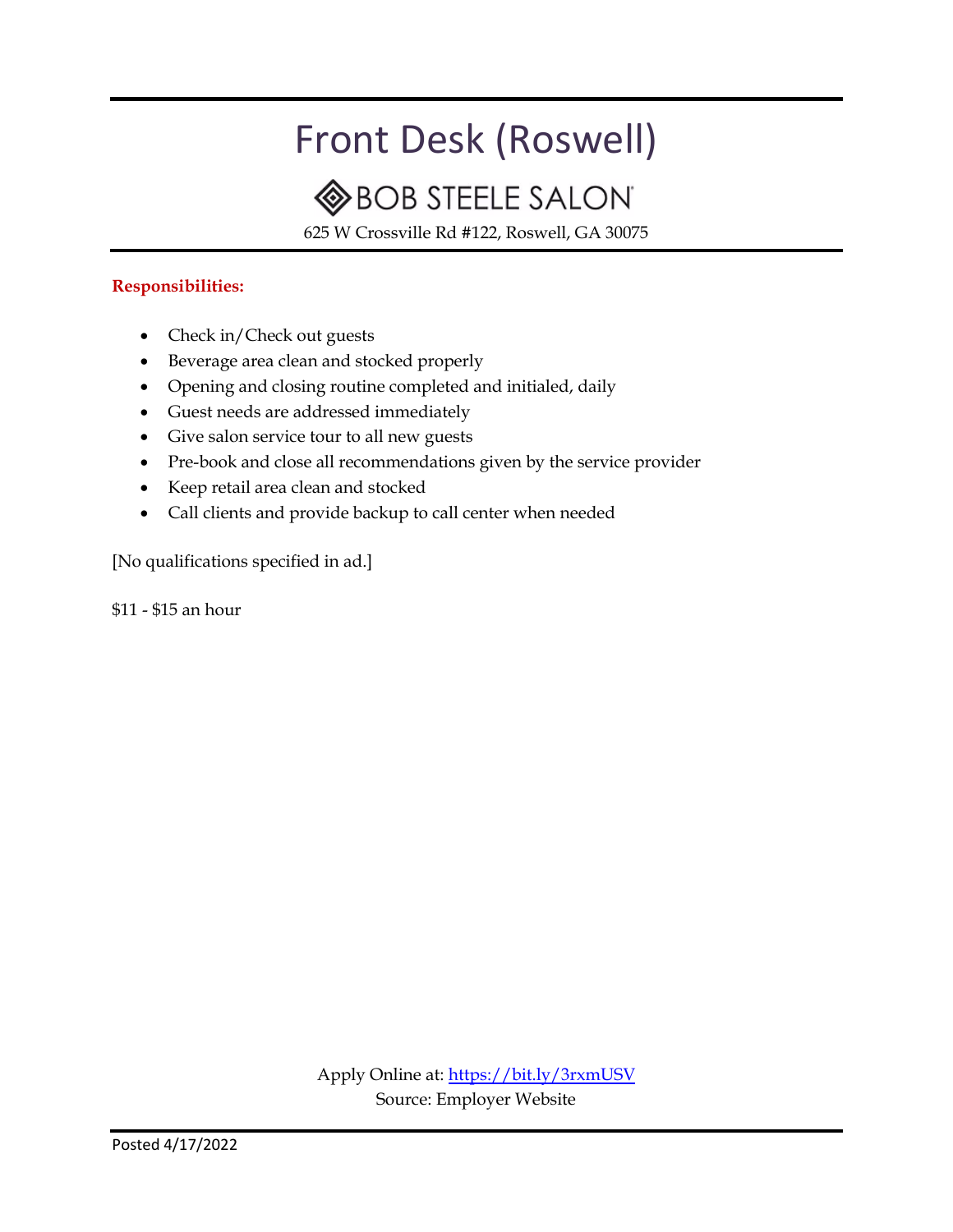## Food Service, Housekeeping, & Other Now Hiring – Week of 4/17/22

**Bowl Attendant Hiring Event (Alpharetta) Apr 21, 2022 | 11 am–7 pm** Main Event Entertainment / 10700 Davis Dr, Alpharetta, GA 30009 US <https://indeedhi.re/3E8O1J2>

**Delivery Driver (Roswell) \$20 - \$22 an hour; training provided** Room & Board / 215 Hembree Park Drive, Suite 115, Roswell, GA 30076 <https://bit.ly/3roMiKG>

> **Rec & Parks Visitor Services Specialist PT (Roswell) \$11.00 - \$15.50 an hour; No work experience required** City of Roswell, Georgia <https://indeedhi.re/3KFcF6N>

**Groundskeeper (Roswell)** Enclave at Roswell Apartments / 11251 Alpharetta Hwy, Roswell, GA 30076 <https://bit.ly/3xvMGe8>

> **Food Runner (Roswell)** Little Alley Steak / 955 Canton St, Roswell, GA 30075 <https://indeedhi.re/3xuw4U6>

**Cleaning Associate (Roswell)** Marshalls / 647 Holcomb Bridge Rd, Roswell, 30076 <https://bit.ly/3KHXt8Y>

**Studio Cleaner (Sandy Springs) From \$15 an hour** SweatHouz / 6050 Roswell Rd STE 200, Sandy Springs, GA 30328 <https://indeedhi.re/3rpT0Qu>

**Cook FT/PT (Sandy Springs)** Ignatius House / 6700 Riverside Dr, Sandy Springs, GA 30328 <https://bit.ly/3rnn7YQ>